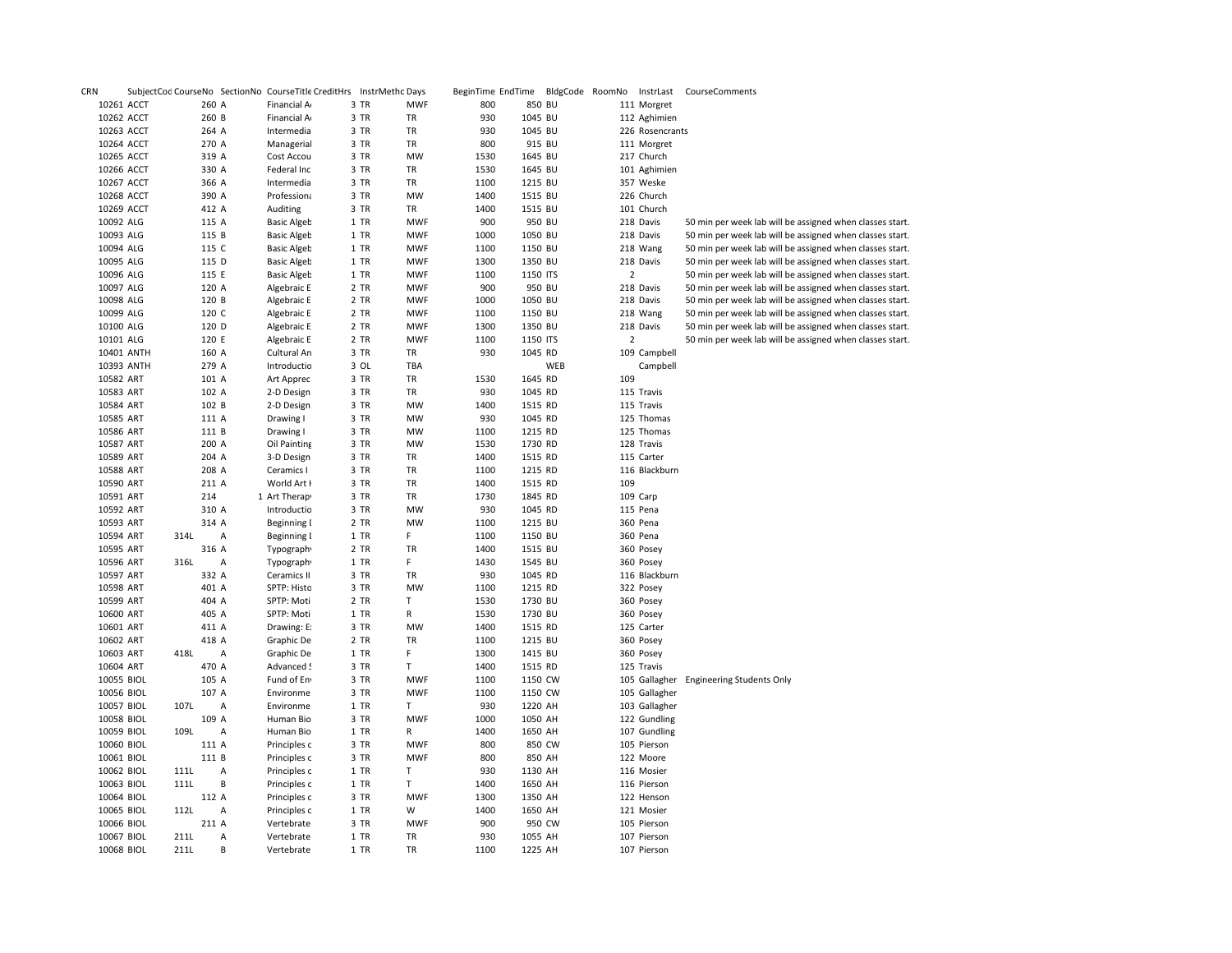| 10069 BIOL |      | 217 A            | Human Ana          | 3 TR            | <b>MWF</b> | 900  | 950 BU   | 222 Henson            |                              |
|------------|------|------------------|--------------------|-----------------|------------|------|----------|-----------------------|------------------------------|
| 10070 BIOL | 217L | Α                | Human Ana          | 1 TR            | W          | 1400 | 1650 AH  | 107 Gundling          |                              |
| 10071 BIOL |      | 296 IN1          | Internship         | 1 <sub>15</sub> | TBA        |      | OFF      |                       |                              |
| 10072 BIOL |      | 297 IN2          | Internship         | 2 <sub>15</sub> | <b>TBA</b> |      | OFF      |                       |                              |
| 10073 BIOL |      | 303 A            | Algae Fung         | 3 TR            | <b>MWF</b> | 900  | 1950 BU  | 223 Sullivan          |                              |
| 10074 BIOL | 303L | Α                | Algae Fung         | 1 TR            | R          | 1400 | 1650 AH  | 121 Sullivan          |                              |
|            |      |                  |                    |                 |            | 1200 |          |                       |                              |
| 10075 BIOL |      | 311 A            | Genetics           | 3 TR            | <b>MWF</b> |      | 1250 AH  | 155 Gundling          |                              |
| 10076 BIOL | 311L | Α                | Genetics La        | 1 TR            | т          | 930  | 1220 CW  | 120 Gundling          |                              |
| 10077 BIOL | 311L | B                | Genetics La        | 1 TR            | T          | 1400 | 1650 CW  | 120                   |                              |
| 10078 BIOL |      | 312 A            | Human Phy          | 3 TR            | <b>MWF</b> | 1000 | 1050 CW  | 118                   |                              |
| 10079 BIOL | 312L | А                | Human Phy          | 1 TR            | T          | 1400 | 1650 CW  | 118 Henson            |                              |
| 10080 BIOL |      | 362 A            | <b>Biology Ser</b> | 1 TR            | T          | 1300 | 1350 CW  | 105 Pierson           |                              |
| 10081 BIOL |      | 412 A            | Ecology            | 3 TR            | <b>MWF</b> | 1300 | 1350 CW  | 105 Moore             |                              |
| 10082 BIOL | 412L | Α                | Ecology Lal        | 1 TR            | M          | 1400 | 1650 AH  | 121 Moore             |                              |
| 10083 BIOL |      | 413 A            | Parasitolog        | 3 TR            | <b>MWF</b> | 800  | 850 CW   | 212 Gallagher         |                              |
| 10084 BIOL | 413L | Α                | Parasitolog        | 1 TR            | W          | 1400 | 1650 AH  | 103 Gallagher         |                              |
| 10085 BIOL |      | 421 A            | Cell/Molec         | 3 TR            | <b>MWF</b> | 1100 | 1150 CW  | 212                   |                              |
| 10086 BIOL | 421L | A                | Cell/Molec         | 1 TR            | R          | 1400 | 1650 CW  | 120                   |                              |
| 10087 BIOL |      | 461 A            | Independe          | 1 <sub>15</sub> | T          | 1300 | 1350 CW  | 212 Moore             |                              |
| 10088 BIOL |      | 464 A            | Mentored I         | 2 <sub>15</sub> | Т          | 1300 | 1350 CW  | 212 Moore             |                              |
| 10090 BIOL |      | 490 A            | SPTP: Beha         | 3 TR            | MWF        | 1400 | 1450 CW  | 105                   |                              |
| 10089 BIOL |      | 491 A            | SPTP: Canc         | 3 TR            | WF         | 900  | 950 CW   | 212 Gundling          |                              |
|            |      | 499 A            |                    | 0 TR            |            |      |          |                       |                              |
| 10091 BIOL |      |                  | Senior Com         |                 | TBA        |      |          | Moore                 |                              |
| 10316 BLAW |      | 301 A            | <b>Business La</b> | 3 OL            | TBA        |      | WEB      | Holton                |                              |
| 10317 BLAW |      | 302 A            | <b>Business La</b> | 3 OL            | TBA        |      | WEB      | Wilke                 |                              |
| 10318 BLAW |      | 345              | 1 Legal Envin      | 3 OL            | т          | 1700 | 1800 WEB | <b>McGarity Smith</b> |                              |
| 10319 BLAW |      | 345              | 2 Legal Envin      | 3 OL            | R          | 1700 | 1800 WEB |                       |                              |
| 10270 BUS  |      | 103 A            | Fundament          | 3 TR            | TR         | 930  | 1045 BU  | 104 DeVivo            |                              |
| 10271 BUS  |      | 103 B            | Fundament          | 3 TR            | TR         | 1100 | 1215 BU  | 104 DeVivo            |                              |
| 10023 CACC |      | 260 CP1          | Financial A        | 3 OL            | TBA        |      | WEB      | Coleman               |                              |
| 10625 CACC |      | 270 CP1          | Managerial         | 3 OL            | TBA        |      | WEB      | Coleman               |                              |
| 10022 CBLW |      | 301 CP1          | <b>Business La</b> | 3 OL            | TBA        |      | WEB      |                       |                              |
| 10040 CBLW |      | 302 CP1          | <b>Business La</b> | 3 OL            | TBA        |      | WEB      |                       |                              |
| 10004 CBU  |      | 101 A            | Orientation        | 0 TR            | Т          | 1300 | 1350 LLC | 104                   | Lasallian College Only       |
| 10005 CBU  |      | 101 B            | Orientatior        | 0 TR            | T          | 1300 | 1350 RD  | 109                   | School Of Arts Majors        |
| 10006 CBU  |      | 101 C            | Orientation        | 0 TR            | T          | 1300 | 1350 BU  | 111                   | School of Business Majors    |
| 10007 CBU  |      | 101 D            | Orientation        | 0 TR            | T          | 1300 | 1350 BU  | 112                   | School of Business Majors    |
| 10008 CBU  |      | 101 E            | Orientation        | 0 TR            | T          | 1300 | 1350 BU  | 224                   | School of Business Majors    |
| 10009 CBU  |      | 101 F            | Orientatior        | 0 TR            | Т          | 1300 | 1350 BU  | 101                   | School of Business Majors    |
| 10010 CBU  |      | 101 G            | Orientation        | 0 TR            | Т          | 1300 | 1350 CW  | 324                   | School of Sciences Majors    |
|            |      | 101 H            | Orientation        | 0 TR            | Т          | 1300 |          | 222                   |                              |
| 10011 CBU  |      |                  |                    |                 |            |      | 1350 BU  |                       | School of Sciences Majors    |
| 10012 CBU  |      | 101 <sub>1</sub> | Orientation        | 0 TR            | T          | 1300 | 1350 CW  | 320                   | School of Sciences Majors    |
| 10013 CBU  |      | $101$ J          | Orientatior        | 0 TR            | T          | 1300 | 1350 AH  | 122                   | School of Sciences Majors    |
| 10014 CBU  |      | 101 K            | Orientatior        | 0 TR            | T          | 1300 | 1350 N   | 235                   | School of Engineering Majors |
| 10015 CBU  |      | 101 L            | Orientation        | 0 TR            | T          | 1300 | 1350 N   | 237                   | School of Engineering Majors |
| 10016 CBU  |      | 101 M            | Orientatior        | 0 TR            | T          | 1300 | 1350 BU  | 104                   | School of Engineering Majors |
| 10017 CBU  |      | 101 N            | Orientation        | 0 TR            | T          | 1300 | 1350 BU  | 103                   | School of Business Majors    |
| 10018 CBU  |      | 101 0            | Orientation        | 0 TR            | T          | 1300 | 1350 RD  | 213                   | School of Business Majors    |
| 10019 CBU  |      | 101 P            | <b>HNRS: Orie</b>  | 0 TR            | T          | 1300 | 1350 RD  | 223 Beck              | Honors Only Section          |
| 10001 CBU  |      | 200 A            | Career Plar        | 1 TR            | T          | 1300 | 1350 BU  | 102 Ware              |                              |
| 10028 CCJ  |      | 215 CP1          | Correction:        | 3 OL            | TBA        |      | WEB      |                       |                              |
| 10323 CE   |      | 110 A            | Intro to Civ       | 2 TR            | T          | 1400 | 1650 N   | 237 Assadollahi       |                              |
| 10323 CE   |      | 110 A            | Intro to Civ       | 2 TR            | TR         | 930  | 1045 N   | 241 Assadollahi       |                              |
| 10324 CE   |      | 111 A            | Civil Engine       | 3 TR            | <b>TR</b>  | 1100 | 1215 N   | 237 McGinnis          |                              |
| 10327 CE   |      | 201 A            | <b>Statics</b>     | 3 TR            | <b>MWF</b> | 1200 | 1250 N   | 241 Brown             |                              |
| 10328 CE   |      | 210 A            | Mechanics          | 3 TR            | <b>MWF</b> | 800  | 850 N    | 241 Assadollahi       |                              |
| 10325 CE   |      | 225 A            | Geomatics          | 3 TR            | TR         | 930  | 1045 N   | 236 McGinnis          |                              |
|            | 225L | А                |                    | 1 TR            | M          | 1400 | 1650 N   | 236 McGinnis          |                              |
| 10326 CE   |      |                  | Geomatics          |                 |            |      |          |                       |                              |
| 10329 CE   |      | 310              | 1 Design Stee      | 3 TR            | <b>MW</b>  | 1700 | 1815 N   | 236 Malhas            |                              |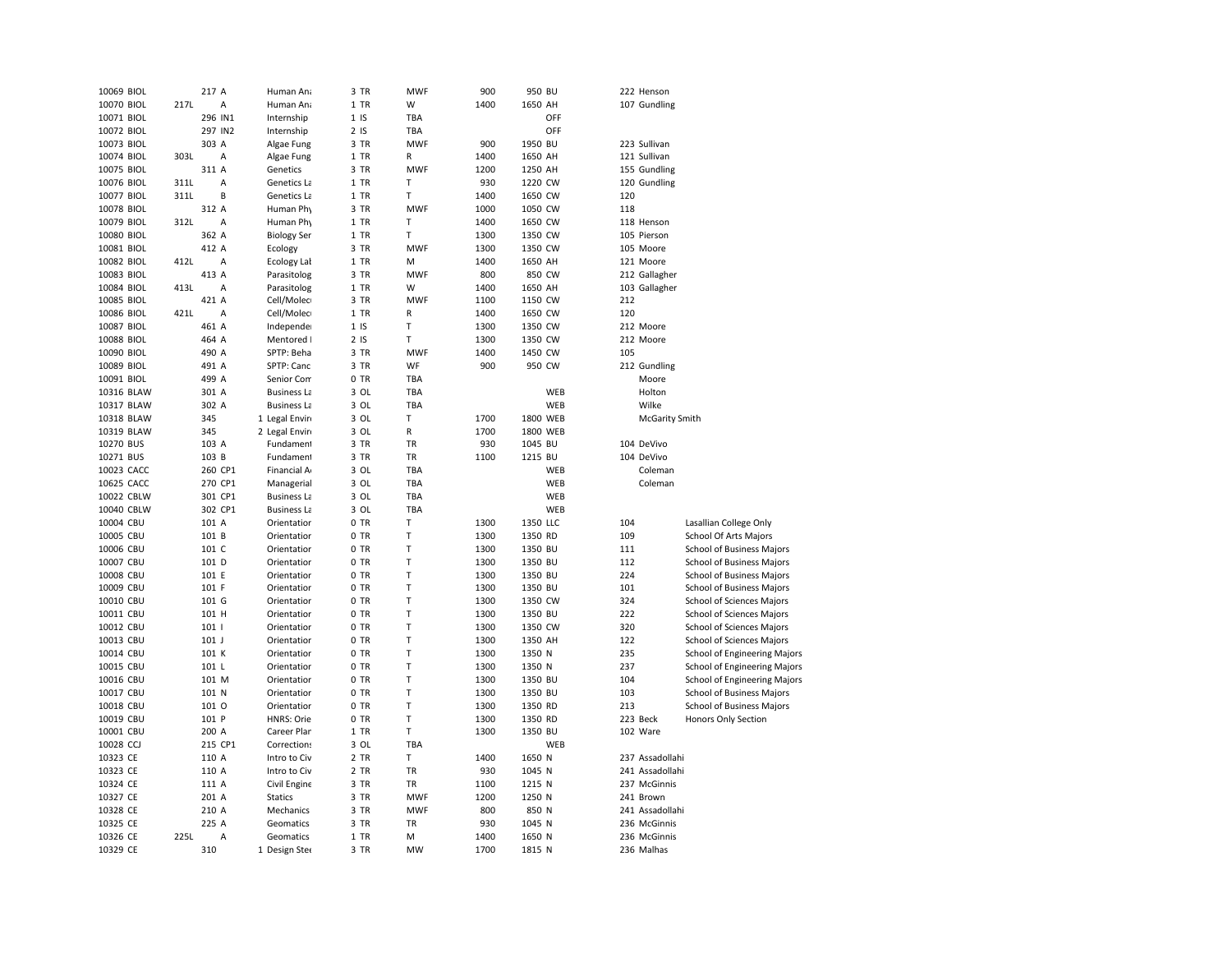| 10330 CE   |      | 313 A        | Hydrology           | 3 TR           | TR         | 930  | 1045 N  |     | 235 Lin |                      |
|------------|------|--------------|---------------------|----------------|------------|------|---------|-----|---------|----------------------|
| 10331 CE   |      | 319 A        | <b>Traffic Engi</b> | 3 TR           | <b>MWF</b> | 900  | 950 N   |     |         | 236 McGinnis         |
| 10334 CE   |      | 322 A        | Soil Mecha          | 3 TR           | <b>MWF</b> | 1000 | 1050 N  |     |         | 236 Assadollahi      |
| 10335 CE   | 322L | A            | Soil Mecha          | 1 TR           | W          | 1400 | 1650 BE |     |         | 111 Assadollahi      |
| 10336 CE   |      | 345 A        | Planning ar         | 3 TR           | TBA        |      |         |     |         | Norman               |
| 10332 CE   |      | 351 A        | Fund of Eng         | 2 TR           | <b>MW</b>  | 1200 | 1250 BU |     |         | 102 McGinnis         |
| 10333 CE   |      | 351 B        | HNRS:Fund           | 2 TR           | MW         | 1200 | 1250 BU |     |         | 102 McGinnis         |
| 10337 CE   |      | 429 A        | Environme           | 2 TR           | TR         | 800  | 915 N   |     | 235 Lin |                      |
| 10338 CE   |      | 431 A        | Senior Desi         | 2 TR           | Т          | 1300 | 1350 N  |     | 241 Lin |                      |
| 10339 CE   |      | 489 A        | Lic/Cert in         | $0$ OL         | TBA        |      |         | WEB |         | Assadollahi          |
| 10024 CECN |      | 214 CP1      | Principles c        | 3 OL           | TBA        |      |         | WEB |         |                      |
| 10041 CECN |      | 215 CP1      | Principles c        | 3 OL           | TBA        |      |         | WEB |         |                      |
| 10025 CFIN |      | 327 CP1      | Financial M         | 3 OL           | TBA        |      |         | WEB |         | Coleman              |
| 10043 CFIN |      | 427 CP1      | Financial M         | 3 OL           | TBA        |      |         | WEB |         |                      |
| 10381 CH E |      | 101 A        | Chemical E          | 1 TR           | Т          | 1400 | 1530 N  |     | 241 Ray |                      |
| 10382 CH E |      | 201 A        | Chemical E          | 1 TR           | т          | 1400 | 1530 N  |     | 241 Ray |                      |
| 10383 CH E |      | 305 A        | Elementary          | 3 TR           | <b>MWF</b> | 1200 | 1250 N  |     |         | 235 Price            |
| 10384 CH E |      | 323 A        | Fluid Mech          | 3 TR           | <b>MWF</b> | 1300 | 1350 N  |     |         | 235 Price            |
| 10385 CH E |      | 325 A        | Junior Labc         | 1 TR           | W          | 1400 | 1650 BE |     |         | 107 Pourhashemi      |
| 10386 CH E |      | 327 A        | Chemical E          | 3 TR           | <b>MWF</b> | 1100 | 1150 N  |     |         | 235 Pourhashemi      |
| 10387 CH E |      | 328 A        | Materials S         | 3 TR           | <b>MWF</b> | 900  | 950 BU  |     |         | 101 Ray              |
| 10388 CH E |      | 401 A        | Chemical E          | 2 TR           | Т          | 1400 | 1530 N  |     |         | 235 Pourhashemi      |
| 10389 CH E |      | 425 A        | Process De          | 3 TR           | <b>MWF</b> | 1000 | 1050 N  |     |         | 234 Pourhashemi      |
| 10390 CH E |      | 437 A        | Model/Con           | 3 TR           | MWF        | 900  | 950 BU  |     |         | 103 Price            |
| 10391 CH E |      | 441 A        | Senior Labo         | 1 TR           | M          | 1400 | 1650 BE |     |         | 107 Ray              |
| 10392 CH E |      | 443 A        | Reactor De          | 3 TR           | MWF        | 1100 | 1150 N  |     | 236 Ray |                      |
| 10139 CHEM |      | 101 A        | Intro Colles        | 3 HYB          | M          | 900  | 950 BU  |     |         | 104 Trimboli         |
| 10002 CHEM |      | 106 A        | SPTP:Chem           | 3 TR           | <b>MWF</b> | 1300 | 1350 CW |     |         | 212 Merat            |
|            |      |              |                     |                |            |      |         |     |         |                      |
| 10003 CHEM | 106L | A            | SPTP:Chem           | 1 TR           | M          | 1400 | 1700 CW |     |         | 222 Merat            |
| 10140 CHEM |      | 113 A        | Principles c        | 3 TR           | <b>TR</b>  | 930  | 1045 CW |     |         | 212 Young            |
| 10141 CHEM |      | 113 B        | Principles c        | 3 TR           | <b>TR</b>  | 930  | 1045 AH |     | 122     |                      |
| 10142 CHEM | 113L | A            | Principles c        | 1 TR           | т          | 1400 | 1650 CW |     | 223     |                      |
| 10143 CHEM | 113L | B            | Principles c        | 1 TR           | W          | 1400 | 1650 CW |     | 223     |                      |
| 10144 CHEM | 113L | C            | Principles c        | 1 TR           | R          | 1400 | 1650 CW |     | 223     |                      |
| 10145 CHEM |      | 115 A        | General Ch          | 3 TR           | <b>MWF</b> | 1000 | 1050 CW |     | 212     |                      |
| 10146 CHEM |      | 115 B        | General Ch          | 3 TR           | <b>TR</b>  | 930  | 1045 CW |     | 309     |                      |
| 10147 CHEM | 115L | A            | General Ch          | 1 TR           | Т          | 1400 | 1800 AH |     | 204     |                      |
| 10148 CHEM | 115L | B            | General Ch          | 1 TR           | W          | 1400 | 1800 AH |     | 204     |                      |
| 10149 CHEM | 115L | $\mathsf{C}$ | General Ch          | 1 TR           | R          | 1400 | 1800 AH |     | 204     |                      |
| 10150 CHEM |      | 211 A        | Organic Ch          | 3 TR           | TR         | 930  | 1045 AH |     |         | 155 Dawson           |
| 10151 CHEM |      | 211 B        | Organic Ch          | 3 TR           | TR         | 1100 | 1215 AH |     |         | 155 Dawson           |
| 10152 CHEM | 211L | Α            | Organic Ch          | 1 TR           | Т          | 1400 | 1800 AH |     |         | 206 Dawson           |
| 10153 CHEM | 211L | B            | Organic Ch          | 1 TR           | W          | 1400 | 1800 AH |     |         | 206 Dawson           |
| 10154 CHEM | 211L | C            | Organic Ch          | 1 TR           | R          | 1400 | 1800 AH |     |         | 206 Dawson           |
| 10155 CHEM |      | 214 A        | Quantitativ         | 2 TR           | <b>MW</b>  | 1100 | 1150 BU |     |         | 101 Young            |
| 10156 CHEM | 214L | A            | Quantitativ         | 2 TR           | W          | 1400 | 1600 AH |     |         | 207 Young            |
| 10157 CHEM |      | 315 A        | Biochemist          | 3 TR           | <b>MWF</b> | 800  | 850 AH  |     |         | 155 Merat            |
| 10158 CHEM | 315L | A            | Biochemist          | 1 TR           | T          | 1400 | 1650 CW |     |         | 222 Merat            |
| 10159 CHEM | 315L | B            | Biochemist          | 1 TR           | W          | 1400 | 1650 CW |     |         | 222 Merat            |
| 10160 CHEM | 315L | C            | Biochemist          | 1 TR           | R          | 1400 | 1650 CW |     |         | 222 Merat            |
| 10161 CHEM |      | 330 A        | Research S          | 0 TR           | TBA        |      |         |     |         |                      |
| 10162 CHEM |      | 351 A        | Physical Ch         | 3 TR           | TBA        |      |         |     |         |                      |
| 10163 CHEM | 351L | Α            | Physical Ch         | 1 TR           | TBA        |      |         | AH  | 210     |                      |
| 10164 CHEM |      | 428 A        | Research S          | 0<br><b>TR</b> | TBA        |      |         |     |         |                      |
| 10606 CIED |      | 600 R        | Professiona         | 3 TR           | M          | 1745 | 2145 RD |     |         | 316 Mayfield-Burford |
| 10608 CIED |      | 609 R        | Classroom           | 3 TR           | W          | 1745 | 2145 RD |     |         | 324 Terrell          |
| 10614 CIED |      | 611 R        | Curriculum          | 3 HYB          | T          | 1745 | 2145 RD |     |         | 322 Rodgers          |
| 10444 CIED |      | 612 R        | Curr/Meth           | 3 OL           | TBA        |      |         | WEB |         | Casey                |
| 10610 CIED |      | 619 R        | Curr/Asses          | 3 TR           | R          | 1745 | 2145 RD |     |         | 322 Huffard          |
|            |      |              |                     |                |            |      |         |     |         |                      |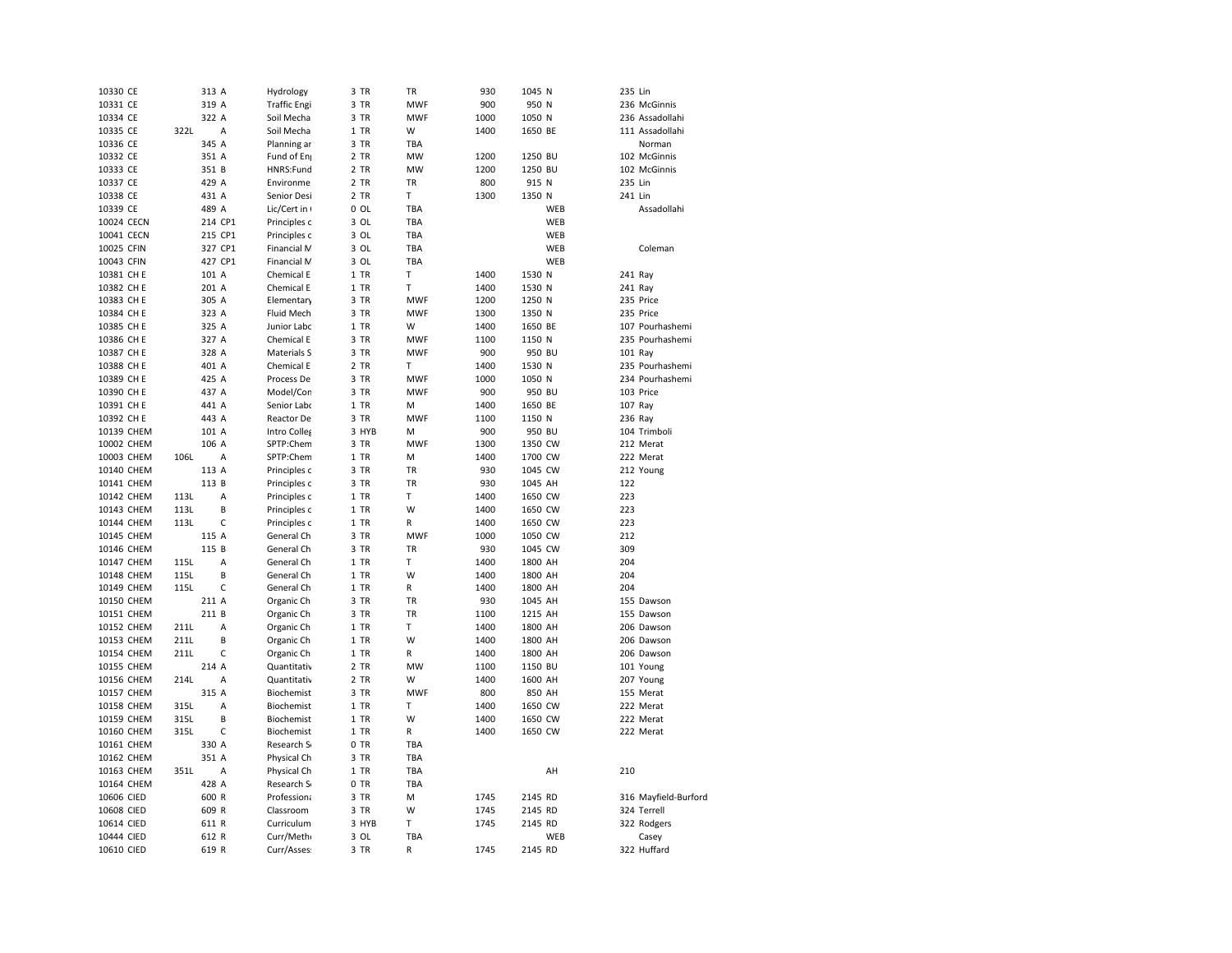| 10454 CIED | 622 R   | Curr/Meth         | 3 TR   | T          | 1745 | 2145 RD |     |          | 306 Rodgers   |
|------------|---------|-------------------|--------|------------|------|---------|-----|----------|---------------|
| 10613 CIED | 627 R   | Middle Sch        | 3 TR   | T          | 1745 | 2145 RD |     |          | 304 Gnintedem |
| 10612 CIED | 630 R   | Curr/Asses        | 3 TR   | W          | 1745 | 2145 RD |     |          | 322 Robbins   |
| 10446 CIED | 636 R   | <b>Teaching H</b> | 3 OL   | TBA        |      |         | WEB |          | Casey         |
| 10474 CIED | 655 R   | Teaching P        | 2 TR   | TBA        |      |         |     |          | Rodgers       |
| 10470 CIED | 656 R   | <b>EdTPA Pret</b> | $1$ OL | TBA        |      |         | WEB |          | Thompson      |
| 10467 CIED | 661 R   | Ed Teacher        | 2 TR   | W          | 1700 | 1844 RD |     |          | 304 Thompson  |
| 10465 CIED | 671 R   | Portfolio/P       | 1 TR   | M          | 1700 | 1744 RD |     |          | 324 Rodgers   |
| 10468 CIED | 672 R   | Portfolio/P       | 2 TR   | W          | 1700 | 1844 RD |     |          | 304 Thompson  |
| 10472 CIED | 674 R   | Profession        | 1 TR   | M          | 1700 | 1744 RD |     |          | 316 Rodgers   |
| 10485 CIED | 675 R   | <b>Job Embed</b>  | 0 TR   | TBA        |      |         | OFF |          | Beaver        |
| 10486 CIED | 675 S   | <b>Job Embed</b>  | 0 TR   | TBA        |      |         | OFF |          | Williams      |
| 10487 CIED | 675 T   | Job Embed         | 0 TR   | TBA        |      |         | OFF |          | Compton       |
| 10488 CIED | 676 R   | <b>Job Embed</b>  | 0 TR   | TBA        |      |         | OFF |          | Beaver        |
| 10489 CIED | 676 S   | Job Embed         | 0 TR   | TBA        |      |         | OFF |          | Williams      |
| 10490 CIED | 676 T   | <b>Job Embed</b>  | 0 TR   | TBA        |      |         | OFF |          | Compton       |
| 10491 CIED | 677 R   | <b>Job Embed</b>  | 0 TR   | TBA        |      |         | OFF |          | Beaver        |
| 10492 CIED | 677 S   | <b>Job Embed</b>  | 0 TR   | TBA        |      |         | OFF |          | Williams      |
| 10493 CIED | 677 T   | <b>Job Embed</b>  | 0 TR   | TBA        |      |         | OFF |          | Compton       |
| 10494 CIED | 678 R   | <b>Job Embed</b>  | 0 TR   | TBA        |      |         | OFF |          | Beaver        |
| 10495 CIED | 678 S   | <b>Job Embed</b>  | 0 TR   | TBA        |      |         | OFF |          | Williams      |
| 10496 CIED | 678 T   | <b>Job Embed</b>  | 0 TR   | TBA        |      |         | OFF |          | Compton       |
| 10402 CJ   | 205 A   | Criminolog        | 3 TR   | <b>MWF</b> | 1300 | 1350 RD |     |          | 306 James     |
| 10340 CM   | 410 A   | Internship        | 3 TR   | TBA        |      |         | OFF |          | Norman        |
| 10341 CM   | 460 A   | Land Dev C        | 3 TR   | TBA        |      |         |     |          | Collins       |
| 10256 CMBA | 602 R   | Managerial        | 3 HYB  | M          | 1800 | 2200 BU |     |          | 101 Casey     |
| 10250 CMBA | 603 R   | Acct Prin/F       | 3 HYB  | M          | 1800 | 2200 BU |     |          | 101 Church    |
| 10257 CMBA | 604 R   | Financial M       | 3 HYB  | Т          | 1800 | 2200 BU |     | 103      |               |
| 10259 CMBA | 607 R   | Strategic M       | 3 HYB  | R          | 1800 | 2200 BU |     | 101 Hill |               |
| 10252 CMBA | 636 R   | Leadership        | 3 HYB  | W          | 1800 | 2200 BU |     |          | 101 Kenworthy |
| 10251 CMBA | 640 R   | Achieving I       | 3 HYB  | Т          | 1800 | 2200 BU |     |          | 103 Vitali    |
| 10253 CMBA | 655 R   | Data Analy        | 3 HYB  | R          | 1800 | 2200 BU |     | 101      |               |
| 10258 CMBA | 680 R   | Strategic Fo      | 3 HYB  | W          | 1800 | 2200 BU |     |          | 101 George    |
| 10020 CMGT | 227 CP1 |                   | 3 OL   | TBA        |      |         | WEB |          |               |
| 10034 CMGT |         | Foundatior        | 3 OL   | TBA        |      |         | WEB |          |               |
| 10036 CMGT | 350 CP1 | Highly Effer      | 3 OL   | TBA        |      |         | WEB |          | Coleman       |
|            | 455 CP1 | Pract/Proj i      |        |            |      |         |     |          |               |
| 10052 CMGT | 455 CP2 | Pract/Proji       | 3 OL   | TBA        |      |         | WEB |          | Coleman       |
| 10050 CMGT | 490 CP1 | Seminar in        | 3 OL   | <b>TBA</b> |      |         | WEB |          |               |
| 10049 CMGT | 498 CP1 | Bus Policy/       | 3 OL   | TBA        |      |         | WEB |          |               |
| 10042 CMIS | 153 CP1 | Intro to Co       | 3 OL   | TBA        |      |         | WEB |          |               |
| 10037 CMIS | 455 CP1 | Practicum/        | 3 OL   | TBA        |      |         | WEB |          |               |
| 10053 CMIS | 455 CP2 | Practicum/        | 3 OL   | <b>TBA</b> |      |         | WEB |          |               |
| 10039 CMIS | 471 CP1 | Data Base,        | 3 OL   | TBA        |      |         | WEB |          |               |
| 10021 CMIS | 481 CP1 | Information       | 3 OL   | TBA        |      |         | WEB |          |               |
| 10047 CMKT | 311 CP1 | Principles c      | 3 OL   | TBA        |      |         | WEB |          |               |
| 10033 CMKT | 334 CP1 | Market/Co         | 3 OL   | TBA        |      |         | WEB |          |               |
| 10038 CMKT | 455 CP1 | Practicum/        | 3 OL   | TBA        |      |         | WEB |          | Coleman       |
| 10054 CMKT | 455 CP2 | Practicum/        | 3 OL   | TBA        |      |         | WEB |          | Coleman       |
| 10031 CORI | 101 CP1 | Foundatior        | 3 HYB  | T          | 1745 | 1945 BU |     |          | 101 Rivera    |
| 10048 CORI | 101 CP2 | Foundatior        | 3 HYB  | T          | 1745 | 1945 BU |     |          | 101 Rivera    |
| 10433 CPHI | 224 CP1 | Theories of       | 3 OL   | TBA        |      |         | WEB |          | Maloney       |
| 10026 CPSY | 218 CP1 | Human Dev         | 3 OL   | TBA        |      |         | WEB |          |               |
| 10029 CPSY | 235 CP1 | Fund APA F        | 3 OL   | TBA        |      |         | WEB |          | Rivera        |
| 10045 CPSY | 354 CP1 | Correlation       | 3 OL   | TBA        |      |         | WEB |          | Rivera        |
| 10035 CPSY | 460 CP1 | Practicum i       | 3 OL   | TBA        |      |         | WEB |          | Rivera        |
| 10051 CPSY | 460 CP2 | Practicum i       | 3 OL   | TBA        |      |         | WEB |          | Rivera        |
| 10439 CRS  | 230 CP1 | Christian Et      | 3 OL   | TBA        |      |         | WEB |          | Fulmer        |
| 10436 CRS  | 270 CP1 | World Relig       | 3 OL   | TBA        |      |         | WEB |          | Holmes        |
| 10193 CS   | 112 A   | Computers         | 3 TR   | <b>MWF</b> | 900  | 950 CW  |     |          | 320 Salan     |
|            |         |                   |        |            |      |         |     |          |               |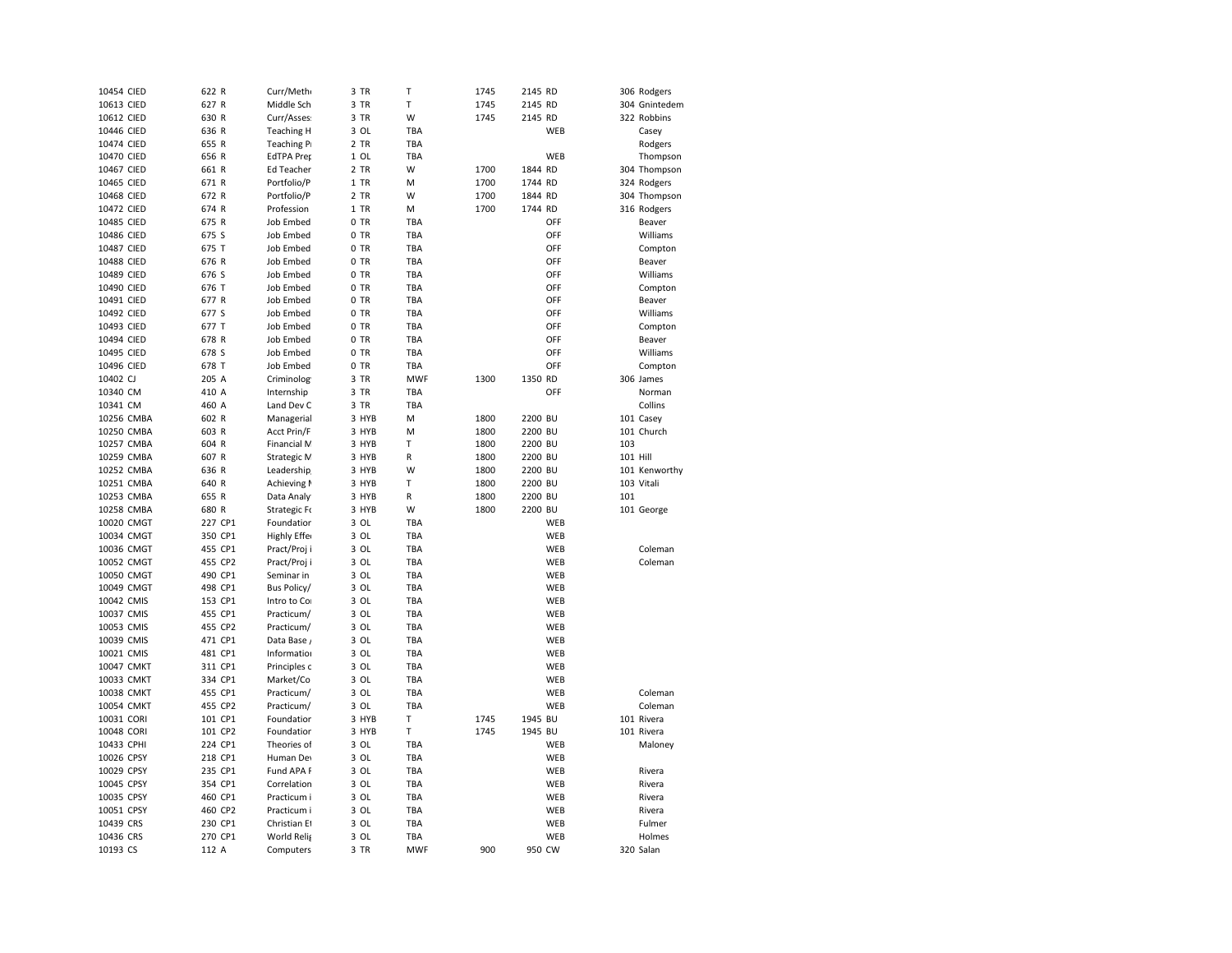| 10194 CS   | 112 B |         | Computers         | 3 TR | <b>MWF</b> | 1000 | 1050 CW  | 320 Salan                                                                   |
|------------|-------|---------|-------------------|------|------------|------|----------|-----------------------------------------------------------------------------|
| 10195 CS   | 112L  | А       | Computers         | 1 TR | W          | 1400 | 1600 CW  | 324 Salan                                                                   |
| 10196 CS   | 112L  | B       | Computers         | 1 TR | R          | 1400 | 1600 CW  | 324 Salan                                                                   |
| 10197 CS   | 172 A |         | Fundament         | 3 TR | <b>MWF</b> | 800  | 850 CW   | 324 Happ                                                                    |
| 10198 CS   | 172L  | Α       | Fundament         | 1 TR | т          | 1400 | 1559 CW  | 324 Happ                                                                    |
| 10199 CS   | 172L  | B       | Fundament         | 1 TR | т          | 1600 | 1800 CW  | 324 Happ                                                                    |
| 10200 CS   | 234 A |         | Data Struct       | 3 TR | <b>MWF</b> | 1100 | 1150 CW  | 324 Bedrossian                                                              |
| 10201 CS   | 234L  | Α       | Data Struct       | 1 TR | M          | 1400 | 1559 CW  | 324 Bedrossian                                                              |
| 10202 CS   | 234L  | B       | Data Struct       | 1 TR | M          | 1600 | 1800 CW  | 324 Bedrossian                                                              |
| 10203 CS   | 301 A |         | C Programr        | 3 TR | TR         | 1730 | 1845 CW  | 309 Myers                                                                   |
| 10204 CS   |       | 400 IN1 | Internship        | 3IS  | TBA        |      | WEB      | Salan                                                                       |
| 10205 CS   | 481 A |         | Computer !        | 1 TR | T          | 830  | 920 AH   | 153 McGuffee                                                                |
| 10206 CS   | 481 B |         | Computer!         | 1 TR | TBA        |      |          | Salan                                                                       |
| 10032 CSPH |       | 125 CP1 | Speech Cor        | 3 OL | <b>TBA</b> |      | WEB      |                                                                             |
| 10027 CSPN |       | 101 CP1 | Elementary        | 3 OL | <b>TBA</b> |      | WEB      |                                                                             |
| 10044 CSPN |       | 102 CP1 | Elementary        | 3 OL | <b>TBA</b> |      | WEB      |                                                                             |
| 10452 ECDV | 431   |         | 1 Methods:T       | 3 TR | M          | 1745 | 2145 RD  | 304                                                                         |
| 10342 ECE  | 101 A |         | Intro to En       | 3 TR | TR         | 930  | 1045 N   | 237 Choudhary                                                               |
| 10343 ECE  | 221 A |         | Electric Circ     | 3 TR | М          | 1400 | 1650 BU  | 208 Ragb                                                                    |
| 10343 ECE  | 221 A |         | Electric Circ     | 3 TR | TR         | 800  | 900 BU   | 208 Ragb                                                                    |
| 10344 ECE  | 221 B |         | Electric Circ     | 3 TR | T          | 1400 | 1650 BU  | 208 Ragb                                                                    |
| 10344 ECE  | 221 B |         | Electric Circ     | 3 TR | TR         | 1100 | 1200 BU  | 208 Ragb                                                                    |
| 10345 ECE  | 331 A |         | Electronics       | 3 TR | <b>MWF</b> | 1200 | 1250 N   | 234 Ahmad                                                                   |
| 10346 ECE  | 331L  | A       | Junior Labc       | 1 TR | M          | 1400 | 1650 N   | 237 Ahmad                                                                   |
| 10347 ECE  | 350 A |         | Comp Sys [        | 3 TR | <b>MWF</b> | 1000 | 1050 BU  | 217 Ragb                                                                    |
| 10348 ECE  | 400 A |         | The Compl         | 3 TR | TR         | 930  | 1045 STJ | 10 Welch                                                                    |
| 10349 ECE  | 406 A |         | Electromag        | 3 TR | <b>MWF</b> | 800  | 850 BU   | 208 Ahmad                                                                   |
| 10350 ECE  | 414 A |         | <b>ECE Capsto</b> | 3 TR | T          | 1300 | 1350 N   | 241 Welch                                                                   |
| 10354 ECE  | 462 A |         | Intro Unma        | 3 TR | TR         | 930  | 1045 BU  | 217 June                                                                    |
| 10351 ECE  | 471 A |         | Design Dat        | 3 OL | <b>TBA</b> |      | WEB      | Olabe-Basogain                                                              |
| 10353 ECE  | 477 A |         | Digital Sign      | 3 TR | <b>MWF</b> | 1000 | 1050 N   | 235 Ahmad                                                                   |
| 10352 ECE  | 483 A |         | SPTP: Robc        | 3 TR | <b>MWF</b> | 1300 | 1350 N   | 234 Baker                                                                   |
| 10355 ECE  | 484 A |         | SPTP: Artifi      | 3 TR | WF         | 1400 | 1515 N   | 236 Ragb                                                                    |
| 10356 ECE  | 486 A |         | SPTP: Adva        | 3 OL | TBA        |      | WEB      | Olabe-Basogain                                                              |
| 10453 ECED | 631 R |         | Methods/T         | 3 TR | М          | 1745 | 2145 RD  | 304                                                                         |
| 10272 ECON | 214 A |         | Principles c      | 3 TR | TR         | 1100 | 1215 BU  | 103 Turek                                                                   |
| 10273 ECON | 214 B |         | Principles c      | 3 TR | MW         | 1400 | 1515 BU  | 103 Turek                                                                   |
| 10274 ECON | 214 C |         | Principles c      | 3 TR | MW         | 1530 | 1645 BU  | 103 Turek                                                                   |
| 10275 ECON | 214 D |         | Fun de la N       | 3 TR | TR         | 930  | 1045 BU  | 101 Isaza Castr‹ COURSE TAUGHT IN SPANISH - must be fluent Spanish speaking |
| 10276 ECON | 215 A |         | Principles c      | 3 TR | TR         | 800  | 915 BU   | 223 Papachristou                                                            |
| 10277 ECON | 215 B |         | Principles c      | 3 TR | TR         | 930  | 1045 BU  | 223 Papachristou                                                            |
| 10278 ECON | 215 C |         | Principles c      | 3 TR | TR         | 1100 | 1215 BU  | 223 Papachristou                                                            |
| 10626 ECON | 303 A |         | Money and         | 3 TR | MW         | 1400 | 1515 BU  | 224 Earnheart                                                               |
| 10279 ECON | 420 A |         | Managerial        | 3 TR | TR         | 930  | 1045 BU  | 103 Turek                                                                   |
| 10280 ECON | 422 A |         | Internation       | 3 TR | MW         | 1400 | 1515 BU  | 101 Papachristou                                                            |
| 10445 EDCI | 436 A |         | <b>Teaching H</b> | 3 OL | <b>TBA</b> |      | WEB      | Casey                                                                       |
| 10458 EDDL | 630 R |         | Survey of E       | 3 TR | W          | 1745 | 2145 RD  | 324 Thompson                                                                |
| 10461 EDDL | 633 R |         | Direct Instr      | 3 TR | Т          | 1745 | 2145 RD  | 324 Thompson                                                                |
| 10619 EDDL | 634 R |         | Models Ins        | 3 TR | R          | 1745 | 2145 RD  | 324 Thompson                                                                |
| 10617 EDDL | 635 R |         | Model of Ir       | 3 TR | R          | 1745 | 2145 RD  | 324 Thompson                                                                |
| 10456 EDFD | 600 R |         | Professiona       | 3 TR | М          | 1745 | 2145 RD  | 316 Mayfield-Burford                                                        |
| 10447 EDFD | 605 R |         | Philosophy        | 3 OL | TBA        |      | WEB      | Casey                                                                       |
| 10620 EDFD | 606 R |         | Legal and S       | 3 OL | М          | 1745 | 2145 WEB |                                                                             |
| 10624 EDFD | 607 R |         | School/Fan        | 3 OL | <b>TBA</b> |      | WEB      | Alexander Mitchell                                                          |
| 10478 EDFD | 639 A |         | Midpoint A        | 2 OL | TBA        |      | WEB      | Terrell                                                                     |
| 10448 EDFD | 640 R |         | Educationa        | 3 TR | T.         | 1745 | 2145 RD  | 304 Terrell                                                                 |
| 10479 EDFD | 675 R |         | Capstone P        | 4 OL | TBA        |      | WEB      | Terrell                                                                     |
| 10463 EDUC | 211 A |         | Introductio       | 3 TR | TR         | 1100 | 1215 RD  | 322 Wilder                                                                  |
| 10457 EDUC | 303   |         | 1 Education a     | 3 TR | M          | 1745 | 2145 RD  | 316 Mayfield-Burford                                                        |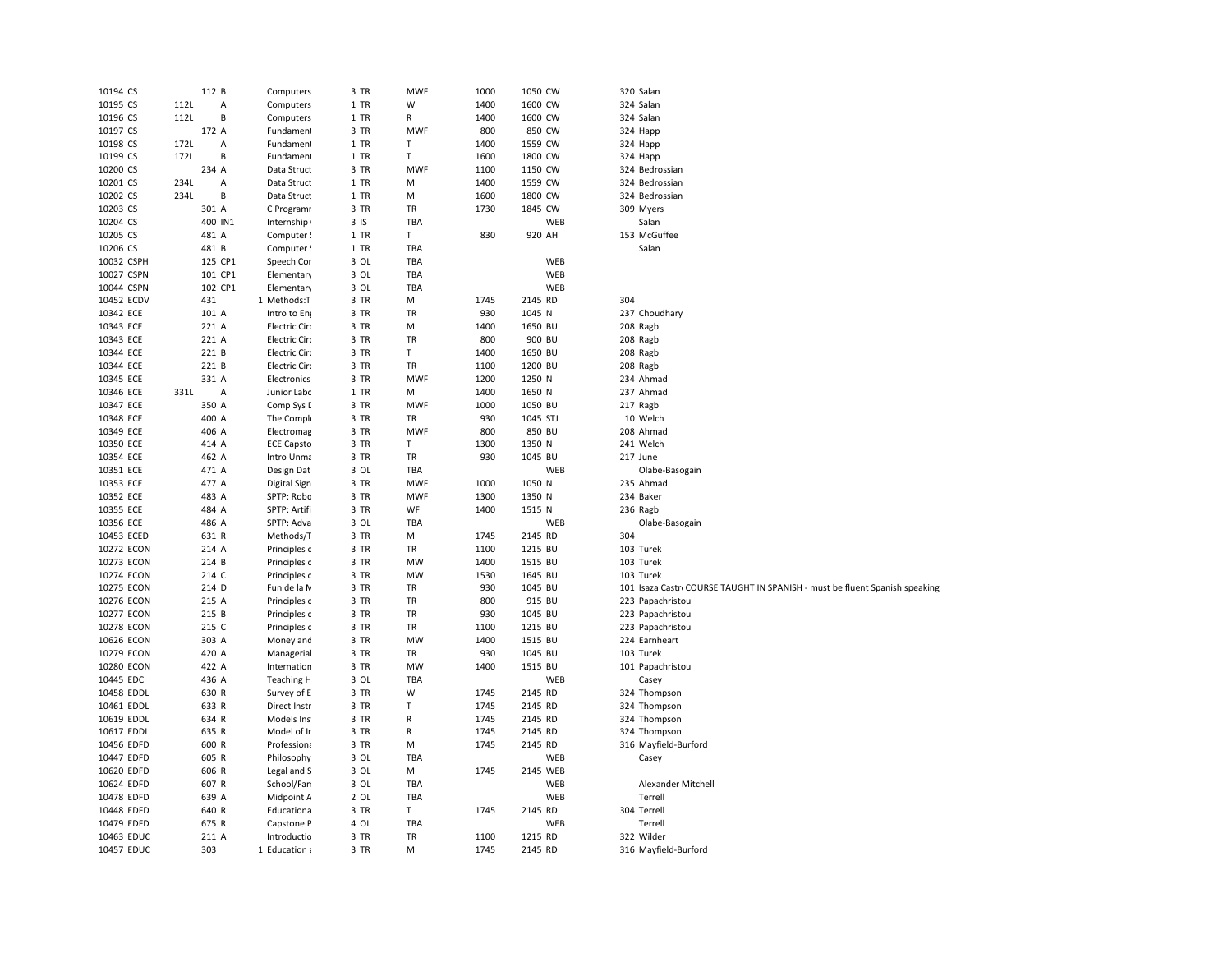| 10605 EDUC | 304              | 1 Effect/Refle     | 3 TR               | M          | 1745 | 2145 RD  |      | 316 Mayfield-Burford |
|------------|------------------|--------------------|--------------------|------------|------|----------|------|----------------------|
| 10459 EDUC | 331              | 1 Survey Exc       | 3 TR               | W          | 1745 | 2145 RD  |      | 324 Thompson         |
| 10466 EDUC | 350              | 1 Portfolio ar     | 1 TR               | M          | 1700 | 1744 RD  |      | 324 Rodgers          |
| 10464 EDUC | 402 A            | Practicum i        | 3 TR               | T          | 1220 | 1300 RD  |      | 328 Wilder           |
| 10607 EDUC | 407              | 1 Classroom        | 3 TR               | W          | 1745 | 2145 RD  |      | 324 Terrell          |
| 10615 EDUC | 411              | 1 Curr/Meth        | 3<br>TR            | T          | 1745 | 2145 RD  |      | 322 Rodgers          |
| 10443 EDUC | 412 A            | Curr/Meth          | 3 OL               | TBA        |      | WEB      |      | Casey                |
| 10609 EDUC | 419              | 1 Curr/Asses       | 3 TR               | R          | 1745 | 2145 RD  |      | 322 Huffard          |
| 10469 EDUC | 420              | 1 Portfolio ar     | 2 TR               | W          | 1600 | 1700 RD  |      | 303 Wilder           |
| 10455 EDUC | 422              | 1 Curriculum       | 3 TR               | T          | 1745 | 2145 RD  |      | 306 Rodgers          |
| 10450 EDUC | 429              | 1 Literacy Ac      | 3 TR               | M          | 1745 | 2145 RD  |      | 322 Casey            |
| 10611 EDUC | 430              | 1 Curr/Asses       | 3 TR               | W          | 1745 | 2145 RD  |      | 322 Robbins          |
| 10477 EDUC | 431 A            | Student Tcl        | 6<br>TR            | TBA        |      |          |      | Rodgers              |
| 10476 EDUC | 432 A            | Student Tcl        | 6 TR               | TBA        |      |          |      | Rodgers              |
| 10473 EDUC | 474              | 1 Profession       | 1 TR               | м          | 1700 | 1744 RD  |      | 316 Rodgers          |
| 10475 EDUC | 475              | 1 Teaching P       | 2 TR               | TBA        |      |          |      | Rodgers              |
| 10471 EDUC | 476 A            | <b>EDTPA Prej</b>  | 1 OL               | TBA        |      | WEB      |      | Wilder               |
| 10510 ENG  | 100 A            | Developme          | 3 TR               | TR         | 930  | 1045 RD  | 304  |                      |
| 10511 ENG  | 100 B            | Developme          | 3 TR               | <b>TR</b>  | 1100 | 1215 RD  | 304  |                      |
| 10512 ENG  | 101 A            | Dev Compo          | 3 TR               | <b>TR</b>  | 800  | 915 RD   | 324  |                      |
| 10513 ENG  | 111 A            | English Cor        | 3 TR               | <b>MWF</b> | 900  | 950 RD   |      | 324 Goessling        |
| 10514 ENG  | 111 B            | English Cor        | 3 TR               | <b>MWF</b> | 1000 | 1050 RD  |      | 324 Goessling        |
| 10515 ENG  | 111 C            | English Cor        | 3 TR               | <b>MWF</b> | 1100 | 1150 RD  | 324  |                      |
| 10516 ENG  | 111 D            | English Cor        | 3<br>TR            | <b>MWF</b> | 1200 | 1250 RD  | 324  |                      |
| 10517 ENG  | 111 E            | English Cor        | 3 TR               | TR         | 800  | 915 RD   | 322  |                      |
| 10518 ENG  | 111 F            | English Cor        | 3 TR               | TR         | 930  | 1045 LLC |      | 104 McGlynn          |
| 10519 ENG  | 111 G            | English Cor        | 3 TR               | TR         | 1100 | 1215 RD  |      | 223 Johnson          |
| 10520 ENG  | 111 H            | English Cor        | 3<br>TR            | TR         | 1400 | 1515 RD  | 324  |                      |
| 10550 ENG  | 111 <sub>1</sub> |                    | 3 OL               | TBA        |      | WEB      |      | Johnson              |
| 10554 ENG  | 111 <sub>1</sub> | English Cor        | 3 OL               | TBA        |      | WEB      |      | Johnson              |
|            |                  | English Cor        | 3 TR               | <b>MWF</b> | 1000 | 1050 RD  | 322  |                      |
| 10521 ENG  | 112 A            | English Cor        |                    |            |      |          |      |                      |
| 10522 ENG  | 112 B            | English Cor        | 3 TR               | TR         | 1100 | 1215 RD  | 306  |                      |
| 10555 ENG  | 112 C            | English Cor        | 3 OL               | TBA        |      | WEB      |      | Gross                |
| 10523 ENG  | 211 A            | Introductio        | 3 TR               | <b>MWF</b> | 900  | 950 RD   |      | 109 Paul             |
| 10524 ENG  | 211 B            | Introductio        | 3 TR               | <b>MWF</b> | 1000 | 1050 RD  |      | 109 Paul             |
| 10525 ENG  | 211 C            | Introductio        | 3 TR               | <b>TR</b>  | 930  | 1045 BU  | 222  |                      |
| 10526 ENG  | 211 D            | Introductio        | 3 TR               | TR         | 1100 | 1215 BU  | 222  |                      |
| 10551 ENG  | 211 E            | Introductio        | 3 OL               | <b>TBA</b> |      | WEB      |      | Golightly            |
| 10556 ENG  | 211 F            | Introductio        | 3 OL               | TBA        |      | WEB      |      | Paul                 |
| 10527 ENG  | 221 A            | Survey of B        | 3 TR               | TR         | 930  | 1045 RD  | 322  |                      |
| 10528 ENG  | 224 A            | American L         | 3 TR               | <b>MWF</b> | 900  | 950 RD   |      | 316 Gross            |
| 10529 ENG  | 224 B            | American L         | 3 TR               | <b>MWF</b> | 1000 | 1050 RD  |      | 316 Gross            |
| 10530 ENG  | 231 A            | <b>Honors Sur</b>  | 4 TR               | <b>TR</b>  | 1100 | 1215 RD  | 305C |                      |
| 10531 ENG  | 276 A            | Creative W         | 3 TR               | TR         | 930  | 1045 RD  |      | 206 Golightly        |
| 10532 ENG  | 300 A            | Topics in R        | 3 TR               | TR         | 1400 | 1515 RD  |      | 206 Johnson          |
| 10533 ENG  | 301 A            | Topics in C        | 3 TR               | TR         | 1100 | 1215 RD  |      | 204 LeBouef Tullia   |
| 10534 ENG  | 338 A            | Public Hum         | 3 TR               | <b>MWF</b> | 1100 | 1150 RD  |      | 303 Paul             |
| 10535 ENG  | 338 B            | HNRS: Publ         | 3 TR               | <b>MWF</b> | 1100 | 1150 RD  |      | 303 Paul             |
| 10536 ENG  | 361 A            | African-Am         | 3 TR               | <b>MWF</b> | 1300 | 1350 RD  |      | 324 Gross            |
| 10552 ENG  | 371 A            | Professiona        | 3<br>OL            | TBA        |      | WEB      |      | Panetta              |
| 10557 ENG  | 371 B            | Professiona        | 3 OL               | TBA        |      | WEB      |      | Panetta              |
| 10537 ENG  | 401 A            | Poetry Wor         | 3 TR               | <b>TR</b>  | 1100 | 1215 RD  |      | 303 McGlynn          |
| 10538 ENG  | 470 A            | Adv Prof Co        | 3 TR               | <b>TR</b>  | 930  | 1050 RD  |      | 216 LeBouef Tullia   |
| 10539 ENG  | 478 A            | Sr Seminar         | 3 TR               | T          | 1400 | 1630 RD  |      | 204 McGlynn          |
| 10357 ENGR | 100 A            | <b>Exploring E</b> | 3 TR               | TR         | 1530 | 1645 N   |      | 236 Malasri          |
| 10358 ENGR | 109 A            | Intro to Me        | 3 OL               | TBA        |      | WEB      |      | Welch                |
| 10359 ENGR | 109L<br>Α        | Intro to Me        | $\mathbf{1}$<br>OL | TBA        |      | WEB      |      | Welch                |
| 10360 ENGR | 400 A            | Compleat E         | 3 TR               | TR         | 930  | 1045 STJ |      | 10 Welch             |
| 10460 EXCE | 433              | 1 Direct Instr     | 3 TR               | T          | 1745 | 2145 RD  |      | 324 Thompson         |
|            |                  |                    |                    |            |      |          |      |                      |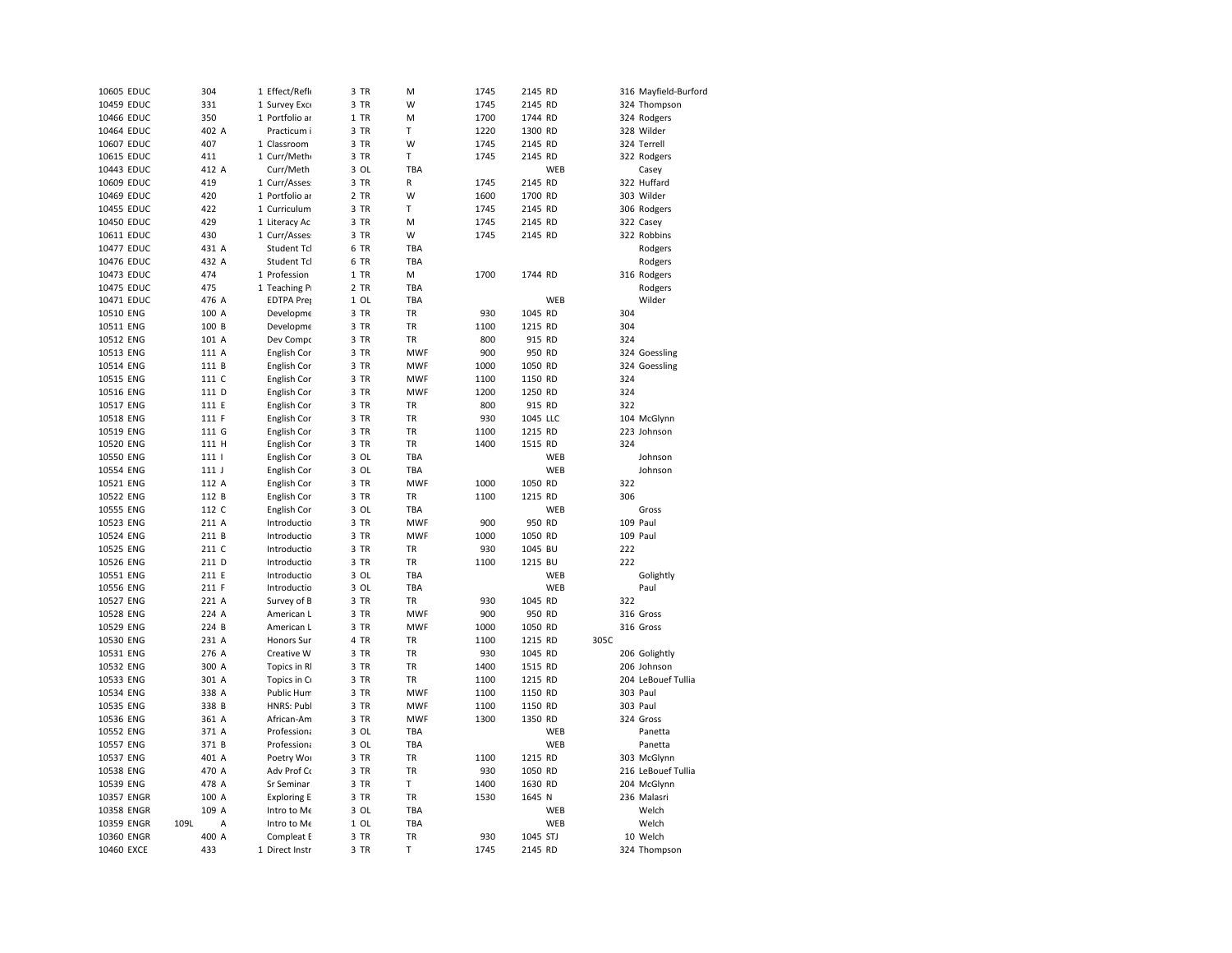| 10618 EXCE | 434                  | 1 Models Ins        | 3 TR            | R          | 1745 | 2145 RD  | 324 Thompson               |                                                                                             |
|------------|----------------------|---------------------|-----------------|------------|------|----------|----------------------------|---------------------------------------------------------------------------------------------|
| 10616 EXCE | 435                  | 1 Model of Ir       | 3 TR            | R          | 1745 | 2145 RD  | 324 Thompson               |                                                                                             |
| 10281 FIN  | 327 A                | Financial M         | 3 TR            | <b>MWF</b> | 1000 | 1050 BU  | 111 Li                     |                                                                                             |
| 10282 FIN  | 327 B                | Financial M         | 3 TR            | TR         | 930  | 1045 BU  | 111 Claassen               |                                                                                             |
| 10283 FIN  | 427 A                | Financial M         | 3 TR            | TR         | 1100 | 1215 BU  | 111 Claassen               |                                                                                             |
| 10284 FIN  | 440 A                | Portfolio M         | 3 TR            | MW         | 1530 | 1645 BU  | 218 Li                     |                                                                                             |
| 10285 FIN  | 440L<br>Α            | Portfolio M         | $1$ TR          | MW         | 1700 | 1750 BU  | 218 Li                     |                                                                                             |
| 10547 FREN | 101 A                | Elementary          | 3 TR            | <b>MWF</b> | 1200 | 1250 RD  | 109 Sanchez Clapper        |                                                                                             |
| 10548 FREN | 201 A                | Intermedia          | 3 TR            | <b>MWF</b> | 1300 | 1350 RD  | 109 Sanchez Clapper        |                                                                                             |
| 10549 FREN | 301 A                | Compositic          | 3 TR            | MW         | 1400 | 1515 RD  | 109 Sanchez Clapper        |                                                                                             |
| 10497 HIST | 107 A                | World Hist          | 3 TR            | <b>MWF</b> | 1000 | 1050 RD  | 304 Palmer                 |                                                                                             |
| 10499 HIST | 151 A                | American S          | 3 TR            | <b>MWF</b> | 900  | 950 RD   | 303 Carriere               |                                                                                             |
| 10500 HIST | 151 B                | American S          | 3 TR            | <b>MWF</b> | 1000 | 1050 RD  | 303 Carriere               |                                                                                             |
| 10501 HIST | 152 A                |                     |                 |            | 1300 | 1350 RD  | 303 Carriere               |                                                                                             |
|            |                      | American S          | 3 TR            | <b>MWF</b> |      |          |                            |                                                                                             |
| 10502 HIST | 220 A                | <b>Historical R</b> | 3 TR            | TR         | 930  | 1045 RD  | 303 Palmer                 |                                                                                             |
| 10394 HIST | 279 A                | Intro to Arc        | 3 OL            | TBA        |      | WEB      | Campbell                   |                                                                                             |
| 10504 HIST | 340 A                | Weimar Re           | 3 TR            | TR         | 930  | 1045 BU  | 357 Leib                   |                                                                                             |
| 10505 HIST | 345 A                | The Antebe          | 3 TR            | TR         | 1100 | 1215 RD  | 206 Carriere               |                                                                                             |
| 10260 HMBA | 602 R                | Human/Leg           | 3 HYB           | T.         | 1800 | 2200 BU  | 357                        |                                                                                             |
| 10254 HMBA | 605 R                | Healthcare          | 3 HYB           | T          | 1800 | 2200 BU  | 357 Clark                  |                                                                                             |
| 10255 HMBA | 615 R                | Org Behavi          | 3 HYB           | R          | 1800 | 2200 BU  | 103 Vitali                 |                                                                                             |
| 10132 HSCI | 113                  | 1 Anatomy a         | 3 TR            | <b>MWF</b> | 1000 | 1050 BU  | 104 Basu Ray               |                                                                                             |
| 10133 HSCI | 113L                 | 1 Anatomy a         | 1 OL            | TBA        |      | WEB      | Basu Ray                   |                                                                                             |
| 10134 HSCI | 114                  | 1 Anatomy a         | 3 TR            | <b>MWF</b> | 1300 | 1350 BU  | 104 Basu Ray               |                                                                                             |
| 10135 HSCI | 114L                 | 1 Anatomy a         | $1$ OL          | TBA        |      | WEB      | <b>Basu Ray</b>            |                                                                                             |
| 10136 HSCI | 115                  | 1 Microbiolo        | 3 TR            | TR         | 1100 | 1215 CW  | 105 Basu Ray               |                                                                                             |
| 10137 HSCI | 115L                 | 1 Microbiolo        | $1$ OL          | TBA        |      | WEB      | Basu Ray                   |                                                                                             |
| 10131 HSCI | 116                  | 1 Nutrition         | 3 HYB           | T.         | 930  | 1045 CW  | 105 Basu Ray               |                                                                                             |
| 10138 HSCI | 220                  | 1 Analysis/In       | 3 TR            | TR         | 930  | 1045 AH  | 5 Deere                    |                                                                                             |
| 10125 HSCI | 300                  | 1 Pathophysi        | 4 HYB           | R          | 800  | 915 CW   | 105 Hitt                   |                                                                                             |
| 10449 LEAD | 601 R                | Teach/Leac          | 3 TR            | R          | 1745 | 2145 RD  | 304 Terrell                |                                                                                             |
| 10622 LEAD | 605 R                | Policy Pers         | 3 OL            | W          | 1745 | 2145 WEB | Richmond                   |                                                                                             |
| 10623 LEAD | 607 R                | School/Par          | 3 OL            | TBA        |      | WEB      | Alexander Mitchell         |                                                                                             |
| 10462 LEAD | 610 R                | Explore Sch         | 3 TR            | TBA        |      |          | Alexander Mitchell         |                                                                                             |
| 10621 LEAD | 648 R                | Law for Sch         | 3 OL            | TBA        |      | WEB      |                            |                                                                                             |
| 10480 LEAD | 661 R                | Leadership          | $0$ OL          | TBA        |      | WEB      | Potts                      |                                                                                             |
| 10481 LEAD | 662 IS1              | Leadership          | 0 <sub>15</sub> | TBA        |      | WEB      | Potts                      |                                                                                             |
| 10482 LEAD | 674 R                | Admin Prof          | 3 OL            | TBA        |      | WEB      | Alexander Mitchell         |                                                                                             |
| 10311 MACT | 620 R                | Internatnl I        | 3 TR            | W          | 1800 | 2200 BU  | 112 Li                     |                                                                                             |
| 10314 MACT | 630 R                | Tax & Busir         | 3 TR            | T          | 1800 | 2200 BU  | 226 Dunavant               |                                                                                             |
| 10312 MACT | 665 R                | Advanced /          | 3 TR            | R          | 1745 | 1955 BU  | 222 Aghimien               |                                                                                             |
| 10320 MACT | 681 R                | Information         | 3 TR            | M          | 1800 | 2200 BU  | 217 Brandon                |                                                                                             |
| 10322 MACT | 681L<br>$\mathsf{R}$ | Information         | $1$ TR          | M          | 1700 | 1759 BU  | 217 Brandon                |                                                                                             |
| 10313 MACT | 690 A                | Info Tech C         | 3 TR            | W          | 1800 | 2200 BU  | 208 Aghimien               |                                                                                             |
| 10102 MATH | 103 A                | Fundament           | 3 HYB           | T          | 1745 | 2005 CW  | 320                        |                                                                                             |
| 10165 MATH | 103 B                | Fundament           | 3 TR            | TR         | 930  | 1045 BU  | 218                        |                                                                                             |
| 10166 MATH | 103 C                | Fundament           | 3 TR            | TR         | 1100 | 1215 ITS | $\overline{2}$             |                                                                                             |
| 10167 MATH | 105 A                | <b>Finite Math</b>  | 3 TR            | <b>MWF</b> | 900  | 950 CW   | 309 Grilli                 | Required:TI-83+ or TI-84+ Calculator                                                        |
| 10168 MATH | 105 B                | Finite Math         | 3 TR            | <b>MWF</b> | 1000 | 1050 CW  | 309 Grilli                 | Required:TI-83+ or TI-84+ Calculator                                                        |
| 10169 MATH | 105 C                | Finite Math         | 3 TR            | <b>MWF</b> | 1300 | 1350 CW  | 320 Yanushka               | Required: TI-83+ or TI-84+ Calculator                                                       |
| 10170 MATH | 105 D                | Finite Math         | 3 TR            | <b>MWF</b> | 1400 | 1450 CW  |                            |                                                                                             |
| 10171 MATH | 106 A                | Applied Ma          | 3 TR            | TR         | 930  | 1045 CW  | 320 Yanushka<br>320 Diener | Required:TI-83+ or TI-84+ Calculator<br>Required:TI-83+ or TI-84+ Calculator                |
|            | 107 A                | Functions           | 2 TR            | <b>MWF</b> | 1000 | 1050 CW  |                            |                                                                                             |
| 10172 MATH |                      |                     |                 |            |      |          | 105 Wang                   | TI-89+ (or Nspire CAS) Calculator                                                           |
| 10173 MATH | 110 A                | Trigonome           | 2 TR            | TR         | 1100 | 1215 CW  | 320 Wang                   | TI-89+ (or Nspire CAS) Calculator                                                           |
| 10174 MATH | 117 A                | Precalculus         | 3 TR            | <b>MWF</b> | 1100 | 1150 CW  | 309 Diener                 | TI-89+ (or Nspire CAS) Calculator                                                           |
| 10175 MATH | 117 B                | Precalculus         | 3 TR            | MWF        | 1200 | 1250 CW  | 309 Diener                 | TI-89+ (or Nspire CAS) Calculator                                                           |
| 10176 MATH | 121 A                | Statistics Ir       | 0 OL            | TBA        |      | WEB      |                            |                                                                                             |
| 10177 MATH | 131 A                | Calculus I          | 3 TR            | MWF        | 800  | 850 BU   | 358 Delgado                | TI-89+ (or Nspire CAS) Calculator. 80 min per week lab will be assigned when classes start. |
| 10178 MATH | 131 B                | Calculus I          | 3 TR            | <b>MWF</b> | 900  | 950 BU   | 358 Delgado                | TI-89+ (or Nspire CAS) Calculator. 80 min per week lab will be assigned when classes start. |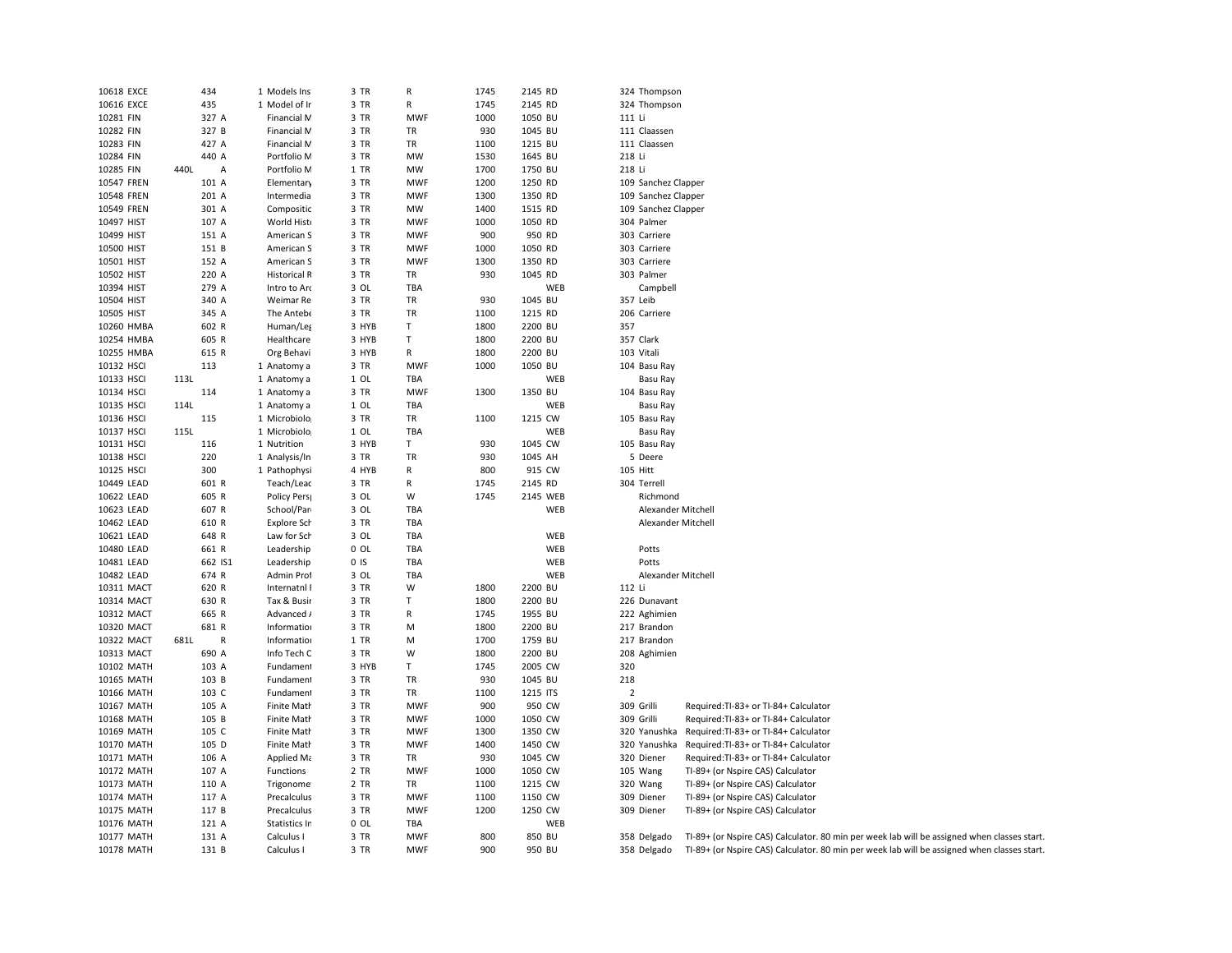| 10179 MATH | 131 C | Calculus I         | 3 TR  | <b>MWF</b>   | 1000 | 1050 BU | 358 Smith      | TI-89+ (or Ns |
|------------|-------|--------------------|-------|--------------|------|---------|----------------|---------------|
| 10180 MATH | 131 D | Calculus I         | 3 TR  | <b>MWF</b>   | 1100 | 1150 BU | 358 Smith      | TI-89+ (or Ns |
| 10181 MATH | 132 A | Calculus II        | 3 TR  | <b>MWF</b>   | 800  | 850 CW  | 320 Smith      |               |
| 10182 MATH | 151 A | Numerical          | 3 TR  | TR           | 1100 | 1215 CW | 212 Diener     |               |
| 10183 MATH | 231 A | Differential       | 3 TR  | <b>MWF</b>   | 1100 | 1150 CW | 320 Happ       |               |
| 10184 MATH | 231 B | Differential       | 3 TR  | <b>MWF</b>   | 1200 | 1250 CW | 320 Happ       |               |
| 10185 MATH | 232 A | Calculus III       | 3 TR  | <b>MWF</b>   | 800  | 850 CW  | 309 Yanushka   |               |
| 10186 MATH | 308 A | <b>Statistics</b>  | 3 TR  | TR           | 800  | 915 CW  | 324 Yanushka   |               |
| 10187 MATH | 309 A | Probability        | 3 TR  | TR           | 930  | 1045 CW | 324 Wang       |               |
| 10188 MATH | 401 A | Linear Alge        | 3 TR  | <b>MWF</b>   | 900  | 950 CW  | 324 Bedrossian |               |
| 10189 MATH | 405 A | Discrete M         | 3 TR  | TR           | 1100 | 1215 CW | 324 Bedrossian |               |
| 10190 MATH | 413 A | Complex A          | 3 TR  | <b>MWF</b>   | 1300 | 1350 CW | 309 Delgado    |               |
| 10191 MATH | 475 A | Topics in N        | 1 TR  | T            | 1400 | 1450 CW | 309 Grilli     |               |
| 10192 MATH | 481 A | Senior Sem         | 1 TR  | T            | 1300 | 1350 CW | 309 Delgado    |               |
| 10361 ME   | 112 A | Scientific P       | 3 TR  | TR           | 930  | 1045 BU | 208 Aflaki     |               |
| 10362 ME   | 112 B | Scientific P       | 3 TR  | TR           | 1400 | 1515 BU | 218 June       |               |
| 10363 ME   | 121 A | Solids Mod         | 3 TR  | TR           | 1100 | 1215 N  | 234 June       |               |
| 10364 ME   | 301 A | Engr Instru        | 2 TR  | MW           | 1300 | 1350 N  | 241            |               |
| 10364 ME   | 301 A | Engr Instru        | 2 TR  | W            | 1400 | 1650 BE | 105            |               |
| 10365 ME   | 301 B | Engr Instru        | 2 TR  | M            | 1400 | 1650 BE | 105            |               |
| 10365 ME   | 301 B | Engr Instru        | 2 TR  | <b>MW</b>    | 1300 | 1350 N  | 241            |               |
| 10366 ME   | 313 A | Fluid Mech         | 3 TR  | <b>MWF</b>   | 900  | 950 N   | 241            |               |
| 10367 ME   | 316 A | Engr Thern         | 3 TR  | <b>MWF</b>   | 1200 | 1250 BU | 102            |               |
| 10368 ME   | 316 B | HNRS:Engr          | 3 TR  | <b>MWF</b>   | 1200 | 1250 BU | 102            |               |
| 10369 ME   | 317 A | Kinematics         | 3 TR  | TR           | 1100 | 1215 BU | 218 Aflaki     |               |
| 10370 ME   | 401 A | Mechanica          | 2 TR  | М            | 1400 | 1650 BE | 104 Aflaki     |               |
| 10370 ME   | 401 A | Mechanica          | 2 TR  | MW           | 1300 | 1350 N  | 236 Aflaki     |               |
| 10371 ME   | 401 B | Mechanica          | 2 TR  | MW           | 1300 | 1350 N  | 236 Aflaki     |               |
| 10371 ME   | 401 B | Mechanica          | 2 TR  | W            | 1400 | 1650 BE | 104 Aflaki     |               |
| 10372 ME   | 407 A | Mechanica          | 3 TR  | T            | 1300 | 1350 N  | 241 June       |               |
| 10375 ME   | 416 A | Thermal En         | 3 TR  | TR           | 1100 | 1215 N  | 236 Kodali     |               |
| 10373 ME   | 420 A | Machine D          | 3 TR  | <b>MWF</b>   | 1100 | 1150 BU | 111 Shiue      |               |
| 10374 ME   | 421 A | Thermal Sy         | 3 TR  | <b>MWF</b>   | 1000 | 1050 N  | 237 Brown      |               |
| 10376 ME   | 435 A | Intermedia         | 3 TR  | TR           | 930  | 1045 N  | 234 Shiue      |               |
| 10286 MGMT | 227 A | Foundatior         | 3 TR  | MW           | 1400 | 1515 BU | 112            |               |
| 10287 MGMT | 320 A | Internation        | 3 TR  | MW           | 1530 | 1645 BU | 112            |               |
| 10288 MGMT | 352 A | Organizatic        | 3 TR  | TR           | 1530 | 1645 BU | 223 DeVivo     |               |
| 10289 MGMT | 412 A | Human Res          | 3 TR  | TR           | 1400 | 1515 BU | 223 DeVivo     |               |
| 10290 MGMT | 418 A | Operations         | 3 TR  | <b>MWF</b>   | 900  | 950 BU  | 208 Tillman    |               |
| 10291 MGMT | 418 B | Operations         | 3 TR  | <b>MWF</b>   | 1000 | 1050 BU | 208 Tillman    |               |
| 10292 MGMT | 430 A | <b>Ethical Dec</b> | 3 TR  | <b>MWF</b>   | 1100 | 1150 BU | 112            |               |
| 10293 MGMT | 498 A | Bus Policy/        | 3 TR  | <b>MWF</b>   | 900  | 950 BU  | 112            |               |
| 10299 MIS  | 153 A | Intro to Co        | 3 OL  | TBA          |      | WEB     | Tillman        |               |
| 10300 MIS  | 153 B | Intro to Co        | 3 OL  | TBA          |      | WEB     | Tillman        |               |
| 10301 MIS  | 231 A | Introductio        | 3 TR  | <b>MWF</b>   | 1100 | 1150 BU | 208 Brandon    |               |
| 10302 MIS  | 231 B | Introductio        | 3 TR  | <b>MWF</b>   | 1200 | 1250 BU | 208 Brandon    |               |
| 10303 MIS  | 351 A | Systems Ar         | 3 HYB | W            | 1530 | 1645 BU | 208 Brandon    |               |
| 10315 MIS  | 481   | 1 Information      | 3 TR  | М            | 1800 | 2200 BU | 217 Brandon    |               |
| 10321 MIS  | 481L  | 1 Information      | 1 TR  | M            | 1700 | 1759 BU | 217 Brandon    |               |
| 10294 MKTG | 311 A | Principles c       | 3 TR  | MW           | 1530 | 1645 BU | 222 Cowell     |               |
| 10295 MKTG | 311 B | Principles c       | 3 TR  | TR           | 930  | 1045 BU | 224            |               |
| 10296 MKTG | 334 A | Market & C         | 3 TR  | MW           | 1400 | 1515 BU | 222 Cowell     |               |
| 10297 MKTG | 411 A | Marketing          | 3 TR  | TR           | 1400 | 1515 BU | 224            |               |
| 10298 MKTG | 438 A | Internation        | 3 TR  | TR           | 1100 | 1215 BU | 224            |               |
| 10244 MPAS | 608 R | Gastroente         | 4 TR  | <b>MTWRF</b> |      | AH      | 151 Garrison   | Class of 2024 |
| 10245 MPAS | 612 R | Nephrology         | 4 TR  | <b>MTWRF</b> |      | AH      | 151 Tooley     | Class of 2024 |
| 10246 MPAS | 613 R | Neurology          | 4 TR  | <b>MTWRF</b> |      | AH      | 151            | Class of 2024 |
| 10247 MPAS | 615 R | Endocrinol         | 3 TR  | <b>MTWRF</b> |      | AH      | 151 Garrison   | Class of 2024 |
| 10248 MPAS | 616 R | Pharmacolo         | 2 TR  | <b>MTWRF</b> |      | AH      | 151            | Class of 2024 |
|            |       |                    |       |              |      |         |                |               |

9+ (or Nspire CAS) Calculator. 80 min per week lab will be assigned when classes start.

MATH 131 D Calculus I 3 TR MWF 1100 1150 BU 358 Smith TI-89+ (or Nspire CAS) Calculator. 80 min per week lab will be assigned when classes start.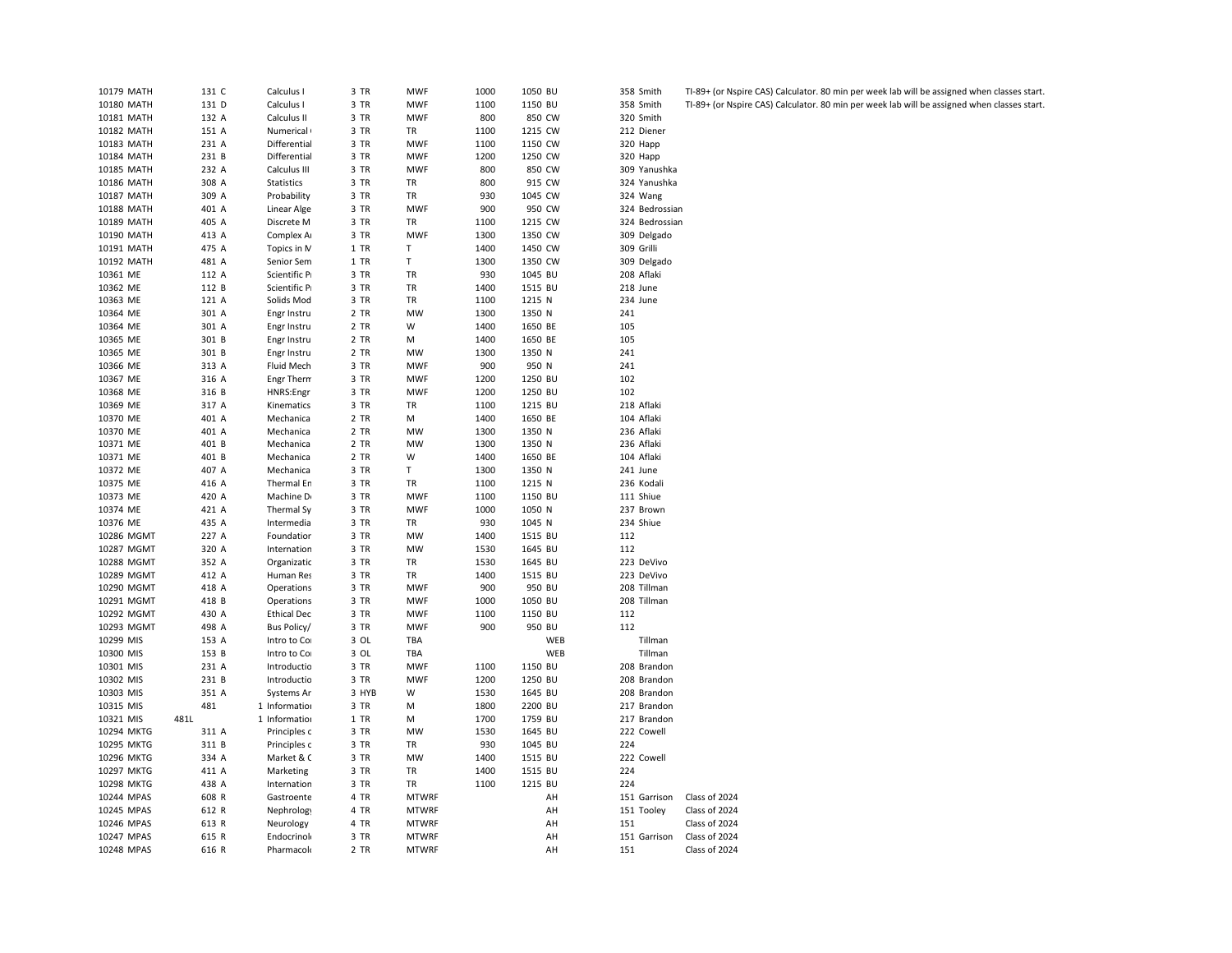| 701 R<br>Class of 2023<br>10233 MPAS<br><b>Family Med</b><br>5 TR<br>TBA<br>Hall<br>702 R<br>TBA<br>Hall<br>Class of 2023<br>10234 MPAS<br>5 TR<br>Orthopedic<br>TBA<br>Class of 2023<br>10235 MPAS<br>703 R<br>Internal Me<br>5 TR<br>Hall<br>704 R<br>TBA<br>Class of 2023<br>10236 MPAS<br>Behavioral<br>5 TR<br>Hall<br>705 R<br>TBA<br>Class of 2023<br>10237 MPAS<br>Surgery Pra<br>5 TR<br>Hall<br>706 R<br>5 TR<br>TBA<br>Hall<br>Class of 2023<br>10238 MPAS<br>Emergency<br>707 R<br><b>TBA</b><br>Class of 2023<br>10239 MPAS<br>Pediatrics F<br>5 TR<br>Hall<br>10240 MPAS<br>708 R<br>Prenatal / (<br>5 TR<br><b>TBA</b><br>Hall<br>Class of 2023<br>10241 MPAS<br>709 R<br><b>Elective Pra</b><br>5 TR<br><b>TBA</b><br>Hall<br>Class of 2023<br>Class of 2023<br>10243 MPAS<br>711 R<br>Orient Prac<br>1 TR<br><b>TBA</b><br>Hall<br>10229 NSCI<br>111 A<br>Introductio<br>3 TR<br><b>MWF</b><br>800<br>850 AH<br>3 Holmes<br>10230 NSCI<br>$111\mathsf{L}$<br>Introductio<br>1 TR<br>1400<br>1600 AH<br>3 Holmes<br>Α<br>M<br>B<br>10231 NSCI<br>111L<br>Introductio<br>1 TR<br>Т<br>1400<br>1600 AH<br>3 Holmes<br>T<br>10232 NSCI<br>410 A<br>Natural Sci<br>1 TR<br>1300<br>1350 AH<br>5 Henson<br>T<br>10111 NURS<br>307<br>1 SPTP: Nsg (<br>2 HYB<br>1500<br>1600 HSB<br>Register for NURS 352 Section 1<br>10112 NURS<br>307<br>2 SPTP: Nsg (<br>2 HYB<br>T<br>900<br>1000 HSB<br>Register for NURS 352 Section 2<br>10113 NURS<br>307<br>3 SPTP: Nsg (<br>2 HYB<br>W<br>1500<br>1600 HSB<br>Register for NURS 352 Section 3<br>307<br>W<br>900<br>10114 NURS<br>4 SPTP: Nsg (<br>2 HYB<br>1000 HSB<br>Register for NURS 352 Section 4<br>WEB<br>10129 NURS<br>308<br>1 SPTP: Nsg I<br>3 OL<br>TBA<br>900<br>1200 HSB<br>10103 NURS<br>350<br>1 Foundation<br>5 TR<br>M<br>111 Knox<br>Register for NURS 352 Section 1<br>350<br>T<br>900<br>10103 NURS<br>1 Foundation<br>5 TR<br>1200 HSB<br>127 Knox<br>Register for NURS 352 Section 1<br>350<br>900<br>10104 NURS<br>2 Foundation<br>5 TR<br>M<br>1200 HSB<br>111 Knox<br>Register for NURS 352 Section 2<br>$\mathsf T$<br>350<br>1300<br>10104 NURS<br>2 Foundation<br>5 TR<br>1600 HSB<br>127 Knox<br>Register for NURS 352 Section 2<br>350<br>900<br>10105 NURS<br>3 Foundation<br>5 TR<br>м<br>1200 HSB<br>111 Knox<br>Register for NURS 352 Section 3<br>350<br>W<br>900<br>10105 NURS<br>3 Foundation<br>5 TR<br>1200 HSB<br>127 Knox<br>Register for NURS 352 Section 3<br>10106 NURS<br>350<br>4 Foundation<br>5 TR<br>M<br>900<br>1200 HSB<br>111 Knox<br>Register for NURS 352 Section 4<br>10106 NURS<br>350<br>4 Foundation<br>5 TR<br>W<br>1300<br>1600 HSB<br>127 Knox<br>Register for NURS 352 Section 4<br>10107 NURS<br>352<br>3 TR<br>M<br>1300<br>1500 HSB<br>111 Elliotte<br>1 Health Ass<br>Register for NURS 350 Section 1<br>10107 NURS<br>352<br>3 TR<br>T<br>1300<br>1500 HSB<br>Elliotte<br>1 Health Ass<br>Register for NURS 350 Section 1<br>10108 NURS<br>352<br>2 Health Ass<br>3 TR<br>M<br>1300<br>1500 HSB<br>111 Elliotte<br>Register for NURS 350 Section 2 |  |
|-----------------------------------------------------------------------------------------------------------------------------------------------------------------------------------------------------------------------------------------------------------------------------------------------------------------------------------------------------------------------------------------------------------------------------------------------------------------------------------------------------------------------------------------------------------------------------------------------------------------------------------------------------------------------------------------------------------------------------------------------------------------------------------------------------------------------------------------------------------------------------------------------------------------------------------------------------------------------------------------------------------------------------------------------------------------------------------------------------------------------------------------------------------------------------------------------------------------------------------------------------------------------------------------------------------------------------------------------------------------------------------------------------------------------------------------------------------------------------------------------------------------------------------------------------------------------------------------------------------------------------------------------------------------------------------------------------------------------------------------------------------------------------------------------------------------------------------------------------------------------------------------------------------------------------------------------------------------------------------------------------------------------------------------------------------------------------------------------------------------------------------------------------------------------------------------------------------------------------------------------------------------------------------------------------------------------------------------------------------------------------------------------------------------------------------------------------------------------------------------------------------------------------------------------------------------------------------------------------------------------------------------------------------------------------------------------------------------------------------------------------------------------------------------------------------------------------------------------------------------------------------------------------------------------------------------------------------------------------------------------------------------------------------------------------------------------------|--|
|                                                                                                                                                                                                                                                                                                                                                                                                                                                                                                                                                                                                                                                                                                                                                                                                                                                                                                                                                                                                                                                                                                                                                                                                                                                                                                                                                                                                                                                                                                                                                                                                                                                                                                                                                                                                                                                                                                                                                                                                                                                                                                                                                                                                                                                                                                                                                                                                                                                                                                                                                                                                                                                                                                                                                                                                                                                                                                                                                                                                                                                                             |  |
|                                                                                                                                                                                                                                                                                                                                                                                                                                                                                                                                                                                                                                                                                                                                                                                                                                                                                                                                                                                                                                                                                                                                                                                                                                                                                                                                                                                                                                                                                                                                                                                                                                                                                                                                                                                                                                                                                                                                                                                                                                                                                                                                                                                                                                                                                                                                                                                                                                                                                                                                                                                                                                                                                                                                                                                                                                                                                                                                                                                                                                                                             |  |
|                                                                                                                                                                                                                                                                                                                                                                                                                                                                                                                                                                                                                                                                                                                                                                                                                                                                                                                                                                                                                                                                                                                                                                                                                                                                                                                                                                                                                                                                                                                                                                                                                                                                                                                                                                                                                                                                                                                                                                                                                                                                                                                                                                                                                                                                                                                                                                                                                                                                                                                                                                                                                                                                                                                                                                                                                                                                                                                                                                                                                                                                             |  |
|                                                                                                                                                                                                                                                                                                                                                                                                                                                                                                                                                                                                                                                                                                                                                                                                                                                                                                                                                                                                                                                                                                                                                                                                                                                                                                                                                                                                                                                                                                                                                                                                                                                                                                                                                                                                                                                                                                                                                                                                                                                                                                                                                                                                                                                                                                                                                                                                                                                                                                                                                                                                                                                                                                                                                                                                                                                                                                                                                                                                                                                                             |  |
|                                                                                                                                                                                                                                                                                                                                                                                                                                                                                                                                                                                                                                                                                                                                                                                                                                                                                                                                                                                                                                                                                                                                                                                                                                                                                                                                                                                                                                                                                                                                                                                                                                                                                                                                                                                                                                                                                                                                                                                                                                                                                                                                                                                                                                                                                                                                                                                                                                                                                                                                                                                                                                                                                                                                                                                                                                                                                                                                                                                                                                                                             |  |
|                                                                                                                                                                                                                                                                                                                                                                                                                                                                                                                                                                                                                                                                                                                                                                                                                                                                                                                                                                                                                                                                                                                                                                                                                                                                                                                                                                                                                                                                                                                                                                                                                                                                                                                                                                                                                                                                                                                                                                                                                                                                                                                                                                                                                                                                                                                                                                                                                                                                                                                                                                                                                                                                                                                                                                                                                                                                                                                                                                                                                                                                             |  |
|                                                                                                                                                                                                                                                                                                                                                                                                                                                                                                                                                                                                                                                                                                                                                                                                                                                                                                                                                                                                                                                                                                                                                                                                                                                                                                                                                                                                                                                                                                                                                                                                                                                                                                                                                                                                                                                                                                                                                                                                                                                                                                                                                                                                                                                                                                                                                                                                                                                                                                                                                                                                                                                                                                                                                                                                                                                                                                                                                                                                                                                                             |  |
|                                                                                                                                                                                                                                                                                                                                                                                                                                                                                                                                                                                                                                                                                                                                                                                                                                                                                                                                                                                                                                                                                                                                                                                                                                                                                                                                                                                                                                                                                                                                                                                                                                                                                                                                                                                                                                                                                                                                                                                                                                                                                                                                                                                                                                                                                                                                                                                                                                                                                                                                                                                                                                                                                                                                                                                                                                                                                                                                                                                                                                                                             |  |
|                                                                                                                                                                                                                                                                                                                                                                                                                                                                                                                                                                                                                                                                                                                                                                                                                                                                                                                                                                                                                                                                                                                                                                                                                                                                                                                                                                                                                                                                                                                                                                                                                                                                                                                                                                                                                                                                                                                                                                                                                                                                                                                                                                                                                                                                                                                                                                                                                                                                                                                                                                                                                                                                                                                                                                                                                                                                                                                                                                                                                                                                             |  |
|                                                                                                                                                                                                                                                                                                                                                                                                                                                                                                                                                                                                                                                                                                                                                                                                                                                                                                                                                                                                                                                                                                                                                                                                                                                                                                                                                                                                                                                                                                                                                                                                                                                                                                                                                                                                                                                                                                                                                                                                                                                                                                                                                                                                                                                                                                                                                                                                                                                                                                                                                                                                                                                                                                                                                                                                                                                                                                                                                                                                                                                                             |  |
|                                                                                                                                                                                                                                                                                                                                                                                                                                                                                                                                                                                                                                                                                                                                                                                                                                                                                                                                                                                                                                                                                                                                                                                                                                                                                                                                                                                                                                                                                                                                                                                                                                                                                                                                                                                                                                                                                                                                                                                                                                                                                                                                                                                                                                                                                                                                                                                                                                                                                                                                                                                                                                                                                                                                                                                                                                                                                                                                                                                                                                                                             |  |
|                                                                                                                                                                                                                                                                                                                                                                                                                                                                                                                                                                                                                                                                                                                                                                                                                                                                                                                                                                                                                                                                                                                                                                                                                                                                                                                                                                                                                                                                                                                                                                                                                                                                                                                                                                                                                                                                                                                                                                                                                                                                                                                                                                                                                                                                                                                                                                                                                                                                                                                                                                                                                                                                                                                                                                                                                                                                                                                                                                                                                                                                             |  |
|                                                                                                                                                                                                                                                                                                                                                                                                                                                                                                                                                                                                                                                                                                                                                                                                                                                                                                                                                                                                                                                                                                                                                                                                                                                                                                                                                                                                                                                                                                                                                                                                                                                                                                                                                                                                                                                                                                                                                                                                                                                                                                                                                                                                                                                                                                                                                                                                                                                                                                                                                                                                                                                                                                                                                                                                                                                                                                                                                                                                                                                                             |  |
|                                                                                                                                                                                                                                                                                                                                                                                                                                                                                                                                                                                                                                                                                                                                                                                                                                                                                                                                                                                                                                                                                                                                                                                                                                                                                                                                                                                                                                                                                                                                                                                                                                                                                                                                                                                                                                                                                                                                                                                                                                                                                                                                                                                                                                                                                                                                                                                                                                                                                                                                                                                                                                                                                                                                                                                                                                                                                                                                                                                                                                                                             |  |
|                                                                                                                                                                                                                                                                                                                                                                                                                                                                                                                                                                                                                                                                                                                                                                                                                                                                                                                                                                                                                                                                                                                                                                                                                                                                                                                                                                                                                                                                                                                                                                                                                                                                                                                                                                                                                                                                                                                                                                                                                                                                                                                                                                                                                                                                                                                                                                                                                                                                                                                                                                                                                                                                                                                                                                                                                                                                                                                                                                                                                                                                             |  |
|                                                                                                                                                                                                                                                                                                                                                                                                                                                                                                                                                                                                                                                                                                                                                                                                                                                                                                                                                                                                                                                                                                                                                                                                                                                                                                                                                                                                                                                                                                                                                                                                                                                                                                                                                                                                                                                                                                                                                                                                                                                                                                                                                                                                                                                                                                                                                                                                                                                                                                                                                                                                                                                                                                                                                                                                                                                                                                                                                                                                                                                                             |  |
|                                                                                                                                                                                                                                                                                                                                                                                                                                                                                                                                                                                                                                                                                                                                                                                                                                                                                                                                                                                                                                                                                                                                                                                                                                                                                                                                                                                                                                                                                                                                                                                                                                                                                                                                                                                                                                                                                                                                                                                                                                                                                                                                                                                                                                                                                                                                                                                                                                                                                                                                                                                                                                                                                                                                                                                                                                                                                                                                                                                                                                                                             |  |
|                                                                                                                                                                                                                                                                                                                                                                                                                                                                                                                                                                                                                                                                                                                                                                                                                                                                                                                                                                                                                                                                                                                                                                                                                                                                                                                                                                                                                                                                                                                                                                                                                                                                                                                                                                                                                                                                                                                                                                                                                                                                                                                                                                                                                                                                                                                                                                                                                                                                                                                                                                                                                                                                                                                                                                                                                                                                                                                                                                                                                                                                             |  |
|                                                                                                                                                                                                                                                                                                                                                                                                                                                                                                                                                                                                                                                                                                                                                                                                                                                                                                                                                                                                                                                                                                                                                                                                                                                                                                                                                                                                                                                                                                                                                                                                                                                                                                                                                                                                                                                                                                                                                                                                                                                                                                                                                                                                                                                                                                                                                                                                                                                                                                                                                                                                                                                                                                                                                                                                                                                                                                                                                                                                                                                                             |  |
|                                                                                                                                                                                                                                                                                                                                                                                                                                                                                                                                                                                                                                                                                                                                                                                                                                                                                                                                                                                                                                                                                                                                                                                                                                                                                                                                                                                                                                                                                                                                                                                                                                                                                                                                                                                                                                                                                                                                                                                                                                                                                                                                                                                                                                                                                                                                                                                                                                                                                                                                                                                                                                                                                                                                                                                                                                                                                                                                                                                                                                                                             |  |
|                                                                                                                                                                                                                                                                                                                                                                                                                                                                                                                                                                                                                                                                                                                                                                                                                                                                                                                                                                                                                                                                                                                                                                                                                                                                                                                                                                                                                                                                                                                                                                                                                                                                                                                                                                                                                                                                                                                                                                                                                                                                                                                                                                                                                                                                                                                                                                                                                                                                                                                                                                                                                                                                                                                                                                                                                                                                                                                                                                                                                                                                             |  |
|                                                                                                                                                                                                                                                                                                                                                                                                                                                                                                                                                                                                                                                                                                                                                                                                                                                                                                                                                                                                                                                                                                                                                                                                                                                                                                                                                                                                                                                                                                                                                                                                                                                                                                                                                                                                                                                                                                                                                                                                                                                                                                                                                                                                                                                                                                                                                                                                                                                                                                                                                                                                                                                                                                                                                                                                                                                                                                                                                                                                                                                                             |  |
|                                                                                                                                                                                                                                                                                                                                                                                                                                                                                                                                                                                                                                                                                                                                                                                                                                                                                                                                                                                                                                                                                                                                                                                                                                                                                                                                                                                                                                                                                                                                                                                                                                                                                                                                                                                                                                                                                                                                                                                                                                                                                                                                                                                                                                                                                                                                                                                                                                                                                                                                                                                                                                                                                                                                                                                                                                                                                                                                                                                                                                                                             |  |
|                                                                                                                                                                                                                                                                                                                                                                                                                                                                                                                                                                                                                                                                                                                                                                                                                                                                                                                                                                                                                                                                                                                                                                                                                                                                                                                                                                                                                                                                                                                                                                                                                                                                                                                                                                                                                                                                                                                                                                                                                                                                                                                                                                                                                                                                                                                                                                                                                                                                                                                                                                                                                                                                                                                                                                                                                                                                                                                                                                                                                                                                             |  |
|                                                                                                                                                                                                                                                                                                                                                                                                                                                                                                                                                                                                                                                                                                                                                                                                                                                                                                                                                                                                                                                                                                                                                                                                                                                                                                                                                                                                                                                                                                                                                                                                                                                                                                                                                                                                                                                                                                                                                                                                                                                                                                                                                                                                                                                                                                                                                                                                                                                                                                                                                                                                                                                                                                                                                                                                                                                                                                                                                                                                                                                                             |  |
|                                                                                                                                                                                                                                                                                                                                                                                                                                                                                                                                                                                                                                                                                                                                                                                                                                                                                                                                                                                                                                                                                                                                                                                                                                                                                                                                                                                                                                                                                                                                                                                                                                                                                                                                                                                                                                                                                                                                                                                                                                                                                                                                                                                                                                                                                                                                                                                                                                                                                                                                                                                                                                                                                                                                                                                                                                                                                                                                                                                                                                                                             |  |
|                                                                                                                                                                                                                                                                                                                                                                                                                                                                                                                                                                                                                                                                                                                                                                                                                                                                                                                                                                                                                                                                                                                                                                                                                                                                                                                                                                                                                                                                                                                                                                                                                                                                                                                                                                                                                                                                                                                                                                                                                                                                                                                                                                                                                                                                                                                                                                                                                                                                                                                                                                                                                                                                                                                                                                                                                                                                                                                                                                                                                                                                             |  |
|                                                                                                                                                                                                                                                                                                                                                                                                                                                                                                                                                                                                                                                                                                                                                                                                                                                                                                                                                                                                                                                                                                                                                                                                                                                                                                                                                                                                                                                                                                                                                                                                                                                                                                                                                                                                                                                                                                                                                                                                                                                                                                                                                                                                                                                                                                                                                                                                                                                                                                                                                                                                                                                                                                                                                                                                                                                                                                                                                                                                                                                                             |  |
|                                                                                                                                                                                                                                                                                                                                                                                                                                                                                                                                                                                                                                                                                                                                                                                                                                                                                                                                                                                                                                                                                                                                                                                                                                                                                                                                                                                                                                                                                                                                                                                                                                                                                                                                                                                                                                                                                                                                                                                                                                                                                                                                                                                                                                                                                                                                                                                                                                                                                                                                                                                                                                                                                                                                                                                                                                                                                                                                                                                                                                                                             |  |
|                                                                                                                                                                                                                                                                                                                                                                                                                                                                                                                                                                                                                                                                                                                                                                                                                                                                                                                                                                                                                                                                                                                                                                                                                                                                                                                                                                                                                                                                                                                                                                                                                                                                                                                                                                                                                                                                                                                                                                                                                                                                                                                                                                                                                                                                                                                                                                                                                                                                                                                                                                                                                                                                                                                                                                                                                                                                                                                                                                                                                                                                             |  |
| T<br><b>10108 NURS</b><br>352<br>2 Health Asse<br>3 TR<br>1000<br>1200 HSB<br>Elliotte<br>Register for NURS 350 Section 2                                                                                                                                                                                                                                                                                                                                                                                                                                                                                                                                                                                                                                                                                                                                                                                                                                                                                                                                                                                                                                                                                                                                                                                                                                                                                                                                                                                                                                                                                                                                                                                                                                                                                                                                                                                                                                                                                                                                                                                                                                                                                                                                                                                                                                                                                                                                                                                                                                                                                                                                                                                                                                                                                                                                                                                                                                                                                                                                                   |  |
| 10109 NURS<br>352<br>3 Health Asse<br>3 TR<br>M<br>1300<br>1500 HSB<br>111 Elliotte<br>Register for NURS 350 Section 3                                                                                                                                                                                                                                                                                                                                                                                                                                                                                                                                                                                                                                                                                                                                                                                                                                                                                                                                                                                                                                                                                                                                                                                                                                                                                                                                                                                                                                                                                                                                                                                                                                                                                                                                                                                                                                                                                                                                                                                                                                                                                                                                                                                                                                                                                                                                                                                                                                                                                                                                                                                                                                                                                                                                                                                                                                                                                                                                                      |  |
| 352<br>3 TR<br>W<br>1300<br>1500 HSB<br>Elliotte<br>Register for NURS 350 Section 3<br>10109 NURS<br>3 Health Asse                                                                                                                                                                                                                                                                                                                                                                                                                                                                                                                                                                                                                                                                                                                                                                                                                                                                                                                                                                                                                                                                                                                                                                                                                                                                                                                                                                                                                                                                                                                                                                                                                                                                                                                                                                                                                                                                                                                                                                                                                                                                                                                                                                                                                                                                                                                                                                                                                                                                                                                                                                                                                                                                                                                                                                                                                                                                                                                                                          |  |
| 10110 NURS<br>352<br>3 TR<br>1300<br>1500 HSB<br>111 Elliotte<br>Register for NURS 350 Section 4<br>4 Health Ass<br>M                                                                                                                                                                                                                                                                                                                                                                                                                                                                                                                                                                                                                                                                                                                                                                                                                                                                                                                                                                                                                                                                                                                                                                                                                                                                                                                                                                                                                                                                                                                                                                                                                                                                                                                                                                                                                                                                                                                                                                                                                                                                                                                                                                                                                                                                                                                                                                                                                                                                                                                                                                                                                                                                                                                                                                                                                                                                                                                                                       |  |
| 10110 NURS<br>352<br>4 Health Asse<br>3 TR<br>W<br>1000<br>1200 HSB<br>Elliotte<br>Register for NURS 350 Section 4                                                                                                                                                                                                                                                                                                                                                                                                                                                                                                                                                                                                                                                                                                                                                                                                                                                                                                                                                                                                                                                                                                                                                                                                                                                                                                                                                                                                                                                                                                                                                                                                                                                                                                                                                                                                                                                                                                                                                                                                                                                                                                                                                                                                                                                                                                                                                                                                                                                                                                                                                                                                                                                                                                                                                                                                                                                                                                                                                          |  |
| 353<br>TBA<br>10130 NURS<br>1 Professiona<br>2 OL<br>WEB<br>Ciarloni                                                                                                                                                                                                                                                                                                                                                                                                                                                                                                                                                                                                                                                                                                                                                                                                                                                                                                                                                                                                                                                                                                                                                                                                                                                                                                                                                                                                                                                                                                                                                                                                                                                                                                                                                                                                                                                                                                                                                                                                                                                                                                                                                                                                                                                                                                                                                                                                                                                                                                                                                                                                                                                                                                                                                                                                                                                                                                                                                                                                        |  |
| 354<br>5 TR<br>T<br>900<br>1200 HSB<br>10115 NURS<br>1 Mental Hea<br>111 Blackburn<br>Clinical Dates M, W, TH, or F                                                                                                                                                                                                                                                                                                                                                                                                                                                                                                                                                                                                                                                                                                                                                                                                                                                                                                                                                                                                                                                                                                                                                                                                                                                                                                                                                                                                                                                                                                                                                                                                                                                                                                                                                                                                                                                                                                                                                                                                                                                                                                                                                                                                                                                                                                                                                                                                                                                                                                                                                                                                                                                                                                                                                                                                                                                                                                                                                         |  |
| $\top$<br>355<br>7 TR<br>1300<br>1700 HSB<br>111 Fleming<br>Clinical Dates M, W, TH, or F<br>10116 NURS<br>1 Adult Healt                                                                                                                                                                                                                                                                                                                                                                                                                                                                                                                                                                                                                                                                                                                                                                                                                                                                                                                                                                                                                                                                                                                                                                                                                                                                                                                                                                                                                                                                                                                                                                                                                                                                                                                                                                                                                                                                                                                                                                                                                                                                                                                                                                                                                                                                                                                                                                                                                                                                                                                                                                                                                                                                                                                                                                                                                                                                                                                                                    |  |
| ${\sf R}$<br>4 HYB<br>1300<br>111 Hitt<br>10126 NURS<br>356<br>1 Pathophysi<br>1400 HSB                                                                                                                                                                                                                                                                                                                                                                                                                                                                                                                                                                                                                                                                                                                                                                                                                                                                                                                                                                                                                                                                                                                                                                                                                                                                                                                                                                                                                                                                                                                                                                                                                                                                                                                                                                                                                                                                                                                                                                                                                                                                                                                                                                                                                                                                                                                                                                                                                                                                                                                                                                                                                                                                                                                                                                                                                                                                                                                                                                                     |  |
| 357<br>${\sf R}$<br>900<br>1200 HSB<br>111<br>10127 NURS<br>1 Pharmacolo<br>3 TR                                                                                                                                                                                                                                                                                                                                                                                                                                                                                                                                                                                                                                                                                                                                                                                                                                                                                                                                                                                                                                                                                                                                                                                                                                                                                                                                                                                                                                                                                                                                                                                                                                                                                                                                                                                                                                                                                                                                                                                                                                                                                                                                                                                                                                                                                                                                                                                                                                                                                                                                                                                                                                                                                                                                                                                                                                                                                                                                                                                            |  |
| 450<br>1 Evidence B<br>3 OL<br>TBA<br>10128 NURS<br>WEB<br>Wilkerson                                                                                                                                                                                                                                                                                                                                                                                                                                                                                                                                                                                                                                                                                                                                                                                                                                                                                                                                                                                                                                                                                                                                                                                                                                                                                                                                                                                                                                                                                                                                                                                                                                                                                                                                                                                                                                                                                                                                                                                                                                                                                                                                                                                                                                                                                                                                                                                                                                                                                                                                                                                                                                                                                                                                                                                                                                                                                                                                                                                                        |  |
| 10117 NURS<br>451<br>1 Adult Healt<br>7 TR<br>W<br>800<br>1200 HSB<br>111 Cooper<br>Clinical Dates M, T, TH, or F                                                                                                                                                                                                                                                                                                                                                                                                                                                                                                                                                                                                                                                                                                                                                                                                                                                                                                                                                                                                                                                                                                                                                                                                                                                                                                                                                                                                                                                                                                                                                                                                                                                                                                                                                                                                                                                                                                                                                                                                                                                                                                                                                                                                                                                                                                                                                                                                                                                                                                                                                                                                                                                                                                                                                                                                                                                                                                                                                           |  |
| <b>10118 NURS</b><br>452<br>1 Family Hea<br>8 TR<br>W<br>1300<br>1700 HSB<br>111 Bynum<br>Clinical Dates M, T, TH, or F                                                                                                                                                                                                                                                                                                                                                                                                                                                                                                                                                                                                                                                                                                                                                                                                                                                                                                                                                                                                                                                                                                                                                                                                                                                                                                                                                                                                                                                                                                                                                                                                                                                                                                                                                                                                                                                                                                                                                                                                                                                                                                                                                                                                                                                                                                                                                                                                                                                                                                                                                                                                                                                                                                                                                                                                                                                                                                                                                     |  |
| T<br>1300<br>111 Blackburn Clinical Dates M, W, R, or F<br>10123 NURS<br>453<br>1 Nursing Lea<br>3 TR<br>1500 HSB                                                                                                                                                                                                                                                                                                                                                                                                                                                                                                                                                                                                                                                                                                                                                                                                                                                                                                                                                                                                                                                                                                                                                                                                                                                                                                                                                                                                                                                                                                                                                                                                                                                                                                                                                                                                                                                                                                                                                                                                                                                                                                                                                                                                                                                                                                                                                                                                                                                                                                                                                                                                                                                                                                                                                                                                                                                                                                                                                           |  |
| T.<br>10124 NURS<br>454<br>1 Population<br>5 TR<br>900<br>1200 HSB<br>111<br>Clinical Dates M, W, R, or F                                                                                                                                                                                                                                                                                                                                                                                                                                                                                                                                                                                                                                                                                                                                                                                                                                                                                                                                                                                                                                                                                                                                                                                                                                                                                                                                                                                                                                                                                                                                                                                                                                                                                                                                                                                                                                                                                                                                                                                                                                                                                                                                                                                                                                                                                                                                                                                                                                                                                                                                                                                                                                                                                                                                                                                                                                                                                                                                                                   |  |
| 10120 NURS<br>455<br>1 Nursing BS<br>5 TR<br>TBA<br>Elliotte<br>Precepted Clinical Experience                                                                                                                                                                                                                                                                                                                                                                                                                                                                                                                                                                                                                                                                                                                                                                                                                                                                                                                                                                                                                                                                                                                                                                                                                                                                                                                                                                                                                                                                                                                                                                                                                                                                                                                                                                                                                                                                                                                                                                                                                                                                                                                                                                                                                                                                                                                                                                                                                                                                                                                                                                                                                                                                                                                                                                                                                                                                                                                                                                               |  |
| 10121 NURS<br>455<br>2 Nursing BS<br>5 TR<br>TBA<br>Cooper<br>Precepted Clinical Experience                                                                                                                                                                                                                                                                                                                                                                                                                                                                                                                                                                                                                                                                                                                                                                                                                                                                                                                                                                                                                                                                                                                                                                                                                                                                                                                                                                                                                                                                                                                                                                                                                                                                                                                                                                                                                                                                                                                                                                                                                                                                                                                                                                                                                                                                                                                                                                                                                                                                                                                                                                                                                                                                                                                                                                                                                                                                                                                                                                                 |  |
| 10122 NURS<br>455<br>3 Nursing BS<br>5 TR<br>TBA<br>Cooper<br>Precepted Clinical Experience                                                                                                                                                                                                                                                                                                                                                                                                                                                                                                                                                                                                                                                                                                                                                                                                                                                                                                                                                                                                                                                                                                                                                                                                                                                                                                                                                                                                                                                                                                                                                                                                                                                                                                                                                                                                                                                                                                                                                                                                                                                                                                                                                                                                                                                                                                                                                                                                                                                                                                                                                                                                                                                                                                                                                                                                                                                                                                                                                                                 |  |
| 10119 NURS<br>456<br>1 Nursing BS<br>2 TR<br><b>TBA</b><br>Knox                                                                                                                                                                                                                                                                                                                                                                                                                                                                                                                                                                                                                                                                                                                                                                                                                                                                                                                                                                                                                                                                                                                                                                                                                                                                                                                                                                                                                                                                                                                                                                                                                                                                                                                                                                                                                                                                                                                                                                                                                                                                                                                                                                                                                                                                                                                                                                                                                                                                                                                                                                                                                                                                                                                                                                                                                                                                                                                                                                                                             |  |
| 1400<br>1515 RD<br>10562 PHIL<br>201 A<br>Introductio<br>3 TR<br>TR<br>220 Maloney                                                                                                                                                                                                                                                                                                                                                                                                                                                                                                                                                                                                                                                                                                                                                                                                                                                                                                                                                                                                                                                                                                                                                                                                                                                                                                                                                                                                                                                                                                                                                                                                                                                                                                                                                                                                                                                                                                                                                                                                                                                                                                                                                                                                                                                                                                                                                                                                                                                                                                                                                                                                                                                                                                                                                                                                                                                                                                                                                                                          |  |
| 10561 PHIL<br>219 A<br>Social/Polit<br>3 TR<br>TR<br>1100<br>1215 RD<br>220 Maloney<br>Peace studies minor/ Equity, Inclusion, and Justice Studies Minor                                                                                                                                                                                                                                                                                                                                                                                                                                                                                                                                                                                                                                                                                                                                                                                                                                                                                                                                                                                                                                                                                                                                                                                                                                                                                                                                                                                                                                                                                                                                                                                                                                                                                                                                                                                                                                                                                                                                                                                                                                                                                                                                                                                                                                                                                                                                                                                                                                                                                                                                                                                                                                                                                                                                                                                                                                                                                                                    |  |
| 10564 PHIL<br>219 B<br>Social/Polit<br>3 OL<br>TBA<br>WEB<br>Peace studies minor/ Equity, Inclusion, and Justice Studies Minor<br>Maloney                                                                                                                                                                                                                                                                                                                                                                                                                                                                                                                                                                                                                                                                                                                                                                                                                                                                                                                                                                                                                                                                                                                                                                                                                                                                                                                                                                                                                                                                                                                                                                                                                                                                                                                                                                                                                                                                                                                                                                                                                                                                                                                                                                                                                                                                                                                                                                                                                                                                                                                                                                                                                                                                                                                                                                                                                                                                                                                                   |  |
| 220 A<br><b>MWF</b><br>10558 PHIL<br>HNRS:Cont<br>3 TR<br>1000<br>1050 RD<br>213 Johnson                                                                                                                                                                                                                                                                                                                                                                                                                                                                                                                                                                                                                                                                                                                                                                                                                                                                                                                                                                                                                                                                                                                                                                                                                                                                                                                                                                                                                                                                                                                                                                                                                                                                                                                                                                                                                                                                                                                                                                                                                                                                                                                                                                                                                                                                                                                                                                                                                                                                                                                                                                                                                                                                                                                                                                                                                                                                                                                                                                                    |  |
| <b>MWF</b><br>1150 RD<br>10559 PHIL<br>220 B<br>3 TR<br>1100<br>213 Johnson<br>Contempor                                                                                                                                                                                                                                                                                                                                                                                                                                                                                                                                                                                                                                                                                                                                                                                                                                                                                                                                                                                                                                                                                                                                                                                                                                                                                                                                                                                                                                                                                                                                                                                                                                                                                                                                                                                                                                                                                                                                                                                                                                                                                                                                                                                                                                                                                                                                                                                                                                                                                                                                                                                                                                                                                                                                                                                                                                                                                                                                                                                    |  |
| 220 C<br><b>MWF</b><br>1200<br>1250 RD<br>10560 PHIL<br>Contempor<br>3 TR<br>213 Johnson                                                                                                                                                                                                                                                                                                                                                                                                                                                                                                                                                                                                                                                                                                                                                                                                                                                                                                                                                                                                                                                                                                                                                                                                                                                                                                                                                                                                                                                                                                                                                                                                                                                                                                                                                                                                                                                                                                                                                                                                                                                                                                                                                                                                                                                                                                                                                                                                                                                                                                                                                                                                                                                                                                                                                                                                                                                                                                                                                                                    |  |
| 3 OL<br>10435 PHIL<br>224 A<br>Theories of<br><b>TBA</b><br>WEB<br>Maloney                                                                                                                                                                                                                                                                                                                                                                                                                                                                                                                                                                                                                                                                                                                                                                                                                                                                                                                                                                                                                                                                                                                                                                                                                                                                                                                                                                                                                                                                                                                                                                                                                                                                                                                                                                                                                                                                                                                                                                                                                                                                                                                                                                                                                                                                                                                                                                                                                                                                                                                                                                                                                                                                                                                                                                                                                                                                                                                                                                                                  |  |
| 224 B<br>3 OL<br>TBA<br>WEB<br>10563 PHIL<br>Theories of<br>Johnson                                                                                                                                                                                                                                                                                                                                                                                                                                                                                                                                                                                                                                                                                                                                                                                                                                                                                                                                                                                                                                                                                                                                                                                                                                                                                                                                                                                                                                                                                                                                                                                                                                                                                                                                                                                                                                                                                                                                                                                                                                                                                                                                                                                                                                                                                                                                                                                                                                                                                                                                                                                                                                                                                                                                                                                                                                                                                                                                                                                                         |  |
| 3 OL<br>WEB<br>10434 PHIL<br>322 A<br>Medical Etl<br>TBA<br>Johnson                                                                                                                                                                                                                                                                                                                                                                                                                                                                                                                                                                                                                                                                                                                                                                                                                                                                                                                                                                                                                                                                                                                                                                                                                                                                                                                                                                                                                                                                                                                                                                                                                                                                                                                                                                                                                                                                                                                                                                                                                                                                                                                                                                                                                                                                                                                                                                                                                                                                                                                                                                                                                                                                                                                                                                                                                                                                                                                                                                                                         |  |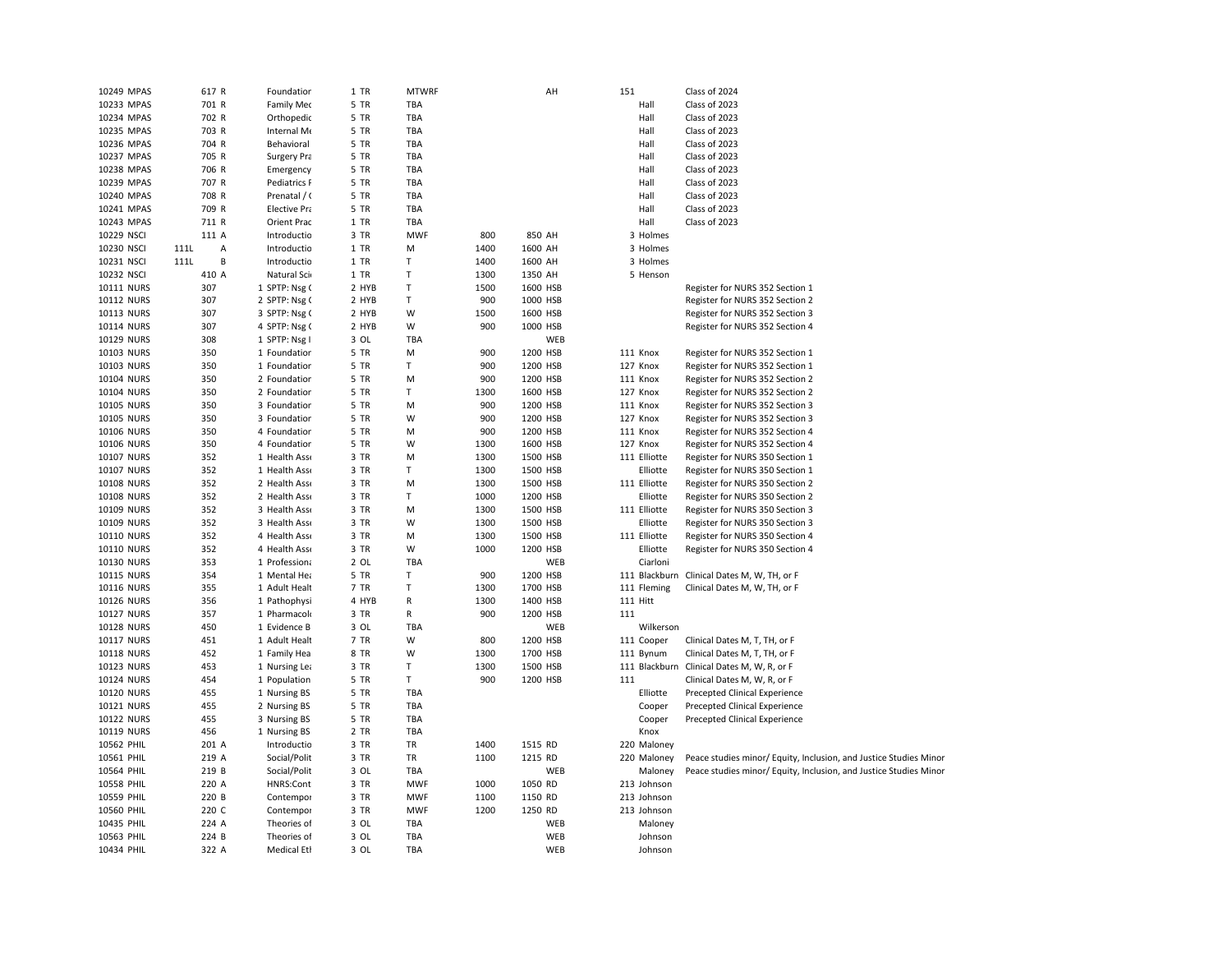| 10400 PHIL |      | 335 A   |              | Philosophy          | 3 TR | TR           | 930  | 1045 RD |     |      |          | 204 Maloney  |
|------------|------|---------|--------------|---------------------|------|--------------|------|---------|-----|------|----------|--------------|
| 10030 PHLT |      |         | 342 CP1      | Soc Detern          | 3 OL | TBA          |      |         | WEB |      |          |              |
| 10046 PHLT |      | 390 CP1 |              | Pub Hith Re         | 3 OL | TBA          |      |         | WEB |      |          |              |
| 10207 PHYS |      | 150 A   |              | Physics I           | 3 TR | <b>MWF</b>   | 1000 | 1050 AH |     |      |          | 5 Holmes     |
| 10208 PHYS |      | 150 B   |              | <b>HNRS: Phys</b>   | 3 TR | <b>MWF</b>   | 1000 | 1050 AH |     |      |          | 5 Holmes     |
| 10209 PHYS |      | 150 C   |              | Physics I           | 3 TR | <b>MWF</b>   | 1100 | 1150 AH |     |      |          | 5 Holmes     |
| 10210 PHYS |      | 150 D   |              | <b>HNRS: Phys</b>   | 3 TR | <b>MWF</b>   | 1100 | 1150 AH |     |      |          | 5 Holmes     |
| 10211 PHYS | 150L |         | A            | Physics I La        | 1 TR | M            | 1400 | 1600 AH |     |      |          | 8 Varriano   |
| 10212 PHYS | 150L |         | B            | Physics I La        | 1 TR | T            | 1400 | 1600 AH |     |      |          | 8 Clarke     |
| 10213 PHYS | 150L |         | $\mathsf{C}$ | Physics I La        | 1 TR | T            | 845  | 1045 AH |     |      |          | 8 Varriano   |
| 10214 PHYS |      | 201 A   |              | Introductor         | 3 TR | <b>MWF</b>   | 1200 | 1250 AH |     |      |          | 5 Kochat     |
| 10215 PHYS |      | 201 B   |              | Introductor         | 3 TR | <b>MWF</b>   | 1300 | 1350 AH |     |      |          | 5 Kochat     |
| 10216 PHYS | 201L |         | Α            | Introductor         | 1 TR | W            | 1400 | 1600 AH |     |      |          | 8 Kochat     |
| 10217 PHYS | 201L |         | B            | Introductor         | 1 TR | R            | 845  | 1045 AH |     |      |          | 8 Kochat     |
| 10218 PHYS | 201L |         | C            | Introductor         | 1 TR | R            | 1400 | 1600 AH |     |      |          | 8 Kochat     |
| 10219 PHYS | 201L |         | D            | Introductor         | 1 TR | F            | 1400 | 1600 AH |     |      |          | 8 Kochat     |
| 10220 PHYS |      | 251 A   |              | Physics II          | 3 TR | <b>MWF</b>   | 800  | 850 AH  |     |      |          | 5 Clarke     |
| 10221 PHYS |      | 251 B   |              | HRNS: Phys          | 3 TR | <b>MWF</b>   | 800  | 850 AH  |     |      |          | 5 Clarke     |
| 10222 PHYS |      | 251 C   |              | Physics II          | 3 TR | <b>MWF</b>   | 900  | 950 AH  |     |      |          | 5 Clarke     |
| 10223 PHYS |      | 251 D   |              | <b>HRNS: Phys</b>   | 3 TR | <b>MWF</b>   | 900  | 950 AH  |     |      |          | 5 Clarke     |
| 10224 PHYS | 251L |         | A            | Physics II La       | 1 TR | M            | 1400 | 1600 AH |     |      |          | 1 Clarke     |
| 10225 PHYS | 251L |         | B            | Physics II La       | 1 TR | W            | 1400 | 1600 AH |     |      |          | 1 Clarke     |
| 10226 PHYS | 251L |         | C            | Physics II La       | 1 TR | R            | 1400 | 1600 AH |     |      |          | 1 Clarke     |
| 10227 PHYS |      | 252 A   |              |                     | 3 TR | <b>MWF</b>   | 1000 |         |     |      |          | 3 Varriano   |
|            | 252L |         | A            | Physics III         |      | $\mathsf{R}$ |      | 1050 AH |     |      |          |              |
| 10228 PHYS |      |         |              | Physics III L       | 1 TR | <b>TBA</b>   | 1400 | 1600 AH | WEB |      |          | 3 Varriano   |
| 10377 PKG  |      | 101 A   |              | Introductio         | 1 OL |              |      |         |     |      |          | Malasri      |
| 10378 PKG  |      | 315 A   |              | Packaging I         | 3 TR | <b>MWF</b>   | 1500 | 1550 N  |     |      |          | 235 Malasri  |
| 10379 PKG  |      | 319 A   |              | Principles c        | 3 TR | <b>MWF</b>   | 1400 | 1450 N  |     |      |          | 241 Malasri  |
| 10380 PKG  |      | 491 A   |              | Packaging I         | 3 TR | <b>MWF</b>   | 1600 | 1650 BE |     |      |          | Malasri      |
| 10506 POLS |      | 112 A   |              | American C          | 3 TR | <b>MWF</b>   | 1000 | 1050 RD |     |      | 206 Leib |              |
| 10507 POLS |      | 112 B   |              | American C          | 3 TR | <b>MWF</b>   | 1100 | 1150 RD |     |      | 206 Leib |              |
| 10508 POLS |      | 113 A   |              | <b>World Polit</b>  | 3 TR | <b>MWF</b>   | 1300 | 1350 RD |     |      | 206 Leib |              |
| 10509 POLS |      | 340 B   |              | HNRS: Weir          | 3 TR | TR           | 930  | 1045 BU |     |      | 357 Leib |              |
| 10396 PSYC |      | 105 A   |              | General Psy         | 3 OL | TBA          |      |         | WEB |      |          | <b>Burke</b> |
| 10403 PSYC |      | 105 B   |              | General Psy         | 3 TR | <b>TR</b>    | 800  | 915 RD  |     |      |          | 204 Dunaway  |
| 10404 PSYC |      | 105 C   |              | General Psy         | 3 TR | TR           | 930  | 1045 RD |     |      |          | 324 Hampton  |
| 10405 PSYC |      | 105 D   |              | General Ps          | 3 TR | TR           | 1100 | 1215 RD |     |      |          | 324 Hampton  |
| 10406 PSYC |      | 105 E   |              | General Ps          | 3 TR | <b>MWF</b>   | 900  | 950 RD  |     |      |          | 204 Vogl     |
| 10407 PSYC |      | 105 F   |              | General Psy         | 3 TR | <b>MWF</b>   | 1000 | 1050 RD |     |      |          | 204 Vogl     |
| 10408 PSYC |      | 105 G   |              | <b>General Psy</b>  | 3 TR | <b>MWF</b>   | 1100 | 1150 RD |     |      |          | 204 Vogl     |
| 10431 PSYC |      | 105 H   |              | General Ps          | 3 OL | TBA          |      |         | WEB |      |          | <b>Burke</b> |
| 10409 PSYC |      | 219 A   |              | Personality         | 3 TR | <b>TR</b>    | 930  | 1045 RD |     |      |          | 223 Dunaway  |
| 10410 PSYC |      | 219 B   |              | Personality         | 3 TR | <b>TR</b>    | 1400 | 1515 RD |     |      |          | 223 Hampton  |
| 10411 PSYC |      | 225 A   |              | <b>Biological F</b> | 3 TR | TR           | 800  | 915 RD  |     |      |          | 220 Sable    |
| 10412 PSYC |      | 225 B   |              | <b>Biological F</b> | 3 TR | <b>TR</b>    | 930  | 1045 RD |     |      |          | 220 Sable    |
| 10413 PSYC |      | 305 A   |              | Problem Sc          | 3 TR | TR           | 930  | 1045 RD |     |      |          | 306 Vogl     |
| 10414 PSYC |      | 305 B   |              | <b>HNRS: Prob</b>   | 3 TR | <b>TR</b>    | 930  | 1045 RD |     |      |          | 306 Vogl     |
| 10397 PSYC |      | 315     |              | 1 Educationa        | 3 TR | W            | 1745 | 2215 RD |     |      | 204      |              |
| 10415 PSYC |      | 317 A   |              | Psychopath          | 3 TR | <b>MWF</b>   | 900  | 950 BU  |     |      |          | 225 Taylor   |
| 10416 PSYC |      | 317 B   |              | Psychopath          | 3 TR | <b>MWF</b>   | 1000 | 1050 BU |     |      |          | 225 Taylor   |
| 10417 PSYC |      | 317 C   |              | <b>HNRS: Psyc</b>   | 3 TR | <b>MWF</b>   | 1200 | 1250 RD |     | 305C |          | Taylor       |
| 10418 PSYC |      | 340 A   |              | Fundament           | 3 TR | TR           | 1400 | 1515 RD |     |      |          | 306 Dunaway  |
| 10419 PSYC |      | 345 A   |              | Human Sex           | 3 TR | W            | 1745 | 1955 RD |     |      |          | 206 James    |
| 10424 PSYC |      | 353 A   |              | Social Psycl        | 3 TR | <b>MWF</b>   | 1200 | 1250 RD |     |      |          | 304 O'Brien  |
| 10425 PSYC |      | 353 B   |              | Social Psycl        | 3 TR | <b>MWF</b>   | 1300 | 1350 RD |     |      |          | 304 O'Brien  |
| 10420 PSYC |      | 354 A   |              | Correlation         | 3 TR | TR           | 800  | 915 RD  |     |      |          | 216 Hampton  |
| 10421 PSYC |      | 354 B   |              | Correlation         | 3 TR | TR           | 1400 | 1515 RD |     |      |          | 216 O'Brien  |
| 10422 PSYC |      | 354 C   |              | Correlation         | 3 TR | <b>TR</b>    | 1530 | 1645 RD |     |      |          | 216 O'Brien  |
| 10423 PSYC |      | 372 A   |              | Psychophy:          | 3 TR | <b>TR</b>    | 1100 | 1215 RD |     |      |          | 316 Sable    |